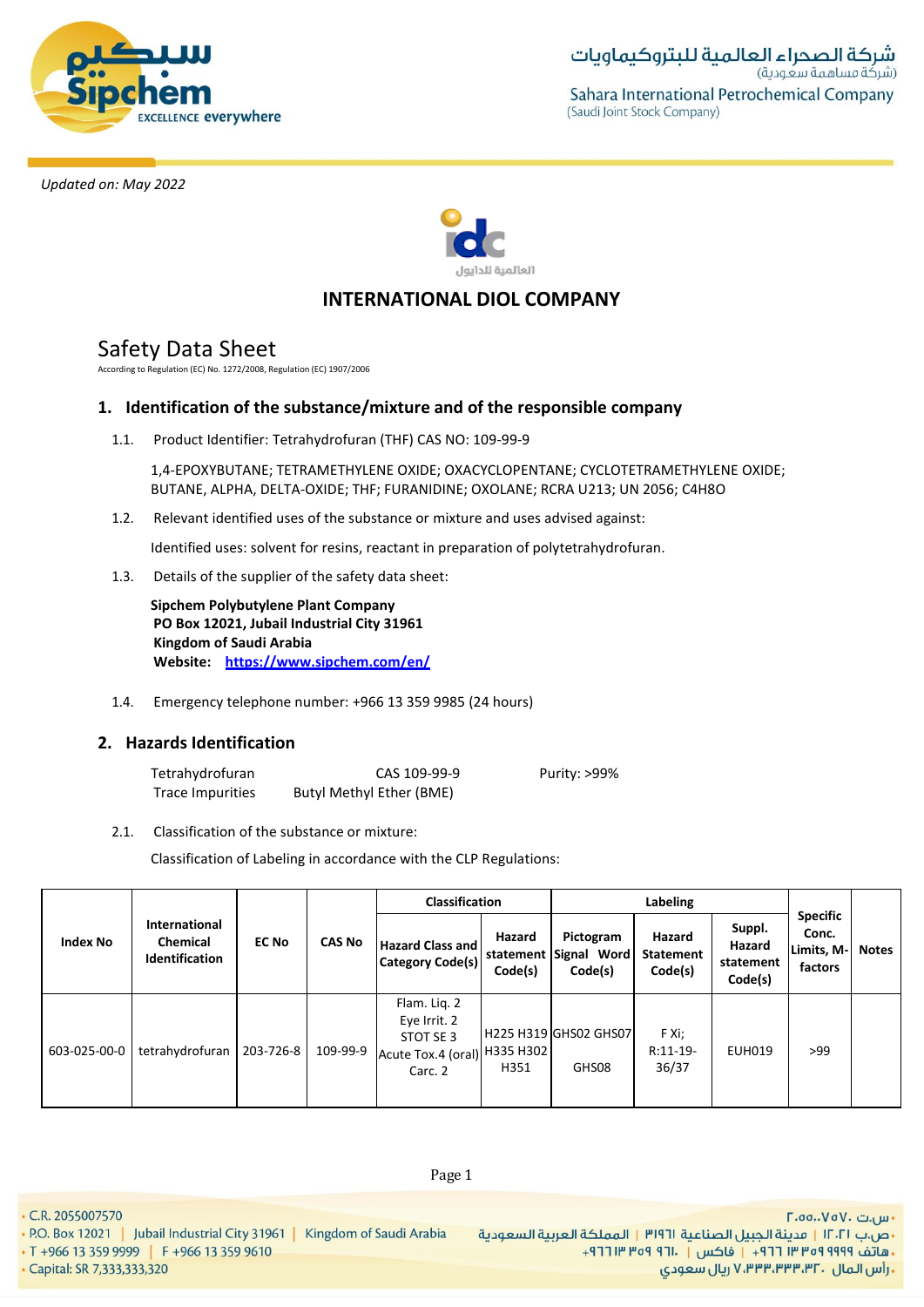

**Classification according to Regulation 1272/2008/EC (CLP) Basis for Classification this substance is classified based on Directive 1272/2008/EC and its amendments (CLP Regulation, GHS)**

## **TETRAHYDROFURAN (109-99-9)**

**Symbols:**



#### **Signal Word:** Danger

#### **Hazard(s):**

**H225**: Highly flammable liquid and vapor

**H302**: Harmful if swallowed

**H319**: Causes serious eye irritation

**H335**: May cause respiratory irritation

**H336**: May cause drowsiness or dizziness

**H351**: Suspected of causing cancer <state route of exposure if it is conclusively proven that no other routs of exposure cause the hazards>.

#### **Prevention:**

- **P233**: Keep container tightly closed.
- **P210**: Keep away from heat/sparks/open flames/hot surfaces. No smoking.

**P240**: Ground/Bond container and receiving equipment.

- **P241**: Use explosion-proof electrical/ventilating/lighting/.../equipment.
- **P242**: Use only non-sparking tools.
- **P243**: Take precautionary measures against static discharge.
- **P271**: Use only outdoors or in a well-ventilated area.
- **P280**: Wear protective gloves/protective clothing/eye protection/face protection.
- **P261**: Avoid breathing dust/fume/gas/mist/vapors/spray.
- **P264**: Wash thoroughly after handling.

#### **Response:**

**P304+P340**: IF INHALED: Remove victim to fresh air and keep at rest in a position comfortable for breathing.

**P305+P351+P338**: IF IN EYES: Rinse cautiously with water for several minutes. Remove contact lenses, if present and easy to do. Continue rinsing.

**P337+P313**: If eye irritation persists: Get medical advice/attention.

**P303+P361+P353**: IF ON SKIN (or hair): Remove/Take off immediately all contaminated clothing. Rinse skin with water/shower.

**P312**: Call a POISON CENTER or doctor/physician if you feel unwell.

**P370+P378**: In case of fire: Use wat er s pr ay, d ry c hem ic al or CO 2 for extinction.

#### **Storage:**

**P403+P233**: Store in a well-ventilated place. Keep container tightly closed.

Page 2

• C.R. 2055007570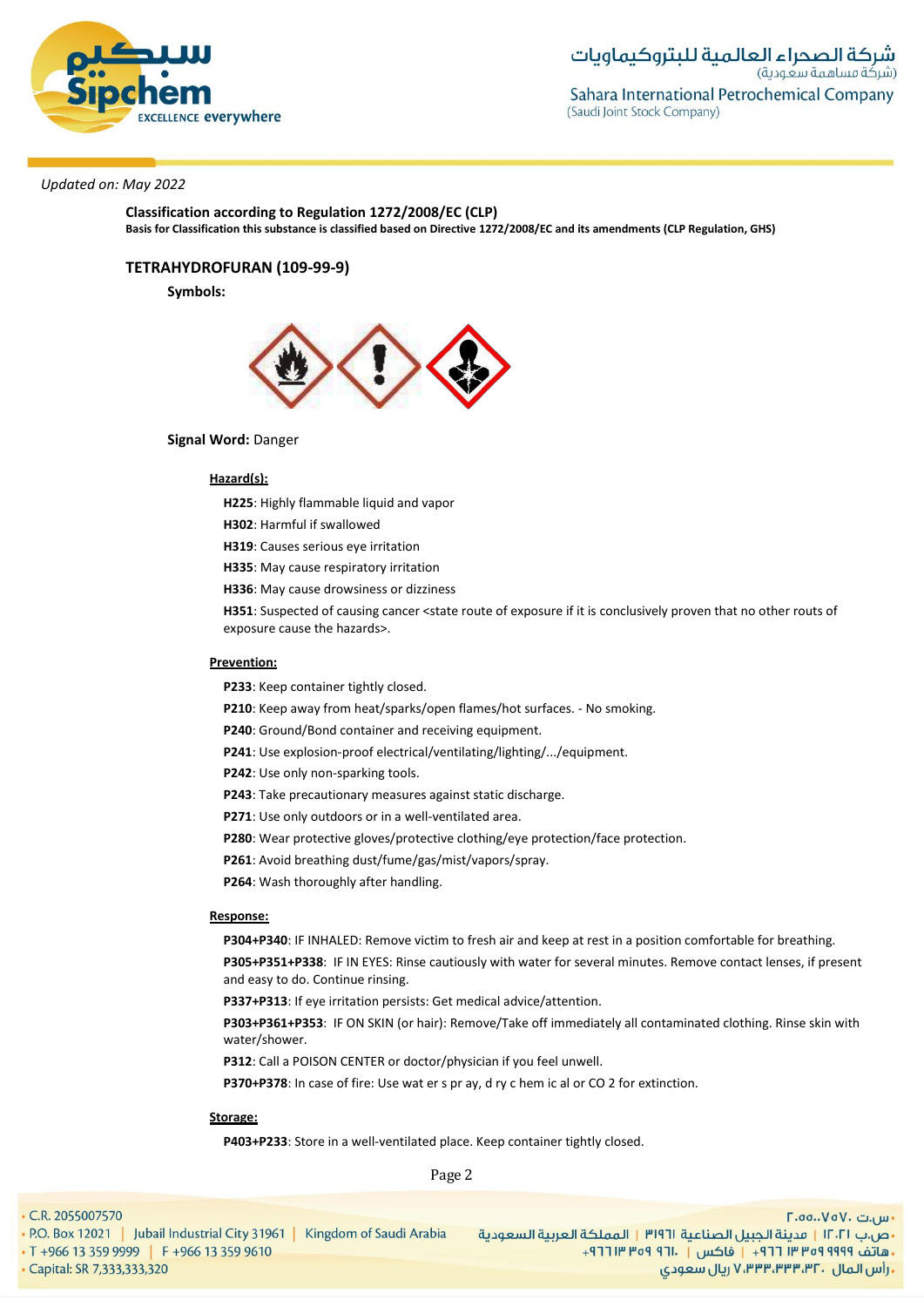

**P403+P235**: Store in a well-ventilated place. Keep cool. **P405**: Store locked up

#### **Disposal:**

**P501**: Dispose of contents/container in accordance with all regulatory and environmental regulations.

#### **Supplemental:**

**EUH019**: May form explosive peroxides

#### **SAFETY DATA SHEET**

#### **Emergency overview: DANGER!**

**Physical Hazards:** Extremely flammable liquid and vapor. Vapor may cause flash fire. May polymerize. Containers may rupture or explode. May form peroxides during prolonged storage.

**Health Hazards:** P otentially fatal if inhaled, respiratory tract irritation, eye irritation, central nervous system depression. Wear protective equipment when handling product.

#### **Potential chronic health effects:**

| <b>CARCINOGENIC EFFECTS</b>    | ACGIH: A3 - Confirmed Animal Carcinogen with Unknown Relevance to Humans<br>: Category 4 (substances with carcinogenic potential for which genotoxicity play<br>DFG. |
|--------------------------------|----------------------------------------------------------------------------------------------------------------------------------------------------------------------|
| no                             |                                                                                                                                                                      |
|                                | or at most a minor role)                                                                                                                                             |
| <b>MUTAGENIC EFFECTS</b>       | <b>Negative (Ames Test)</b>                                                                                                                                          |
| <b>REPRODUCTION TOXICITY :</b> | Not expected. See Section 11.                                                                                                                                        |
|                                |                                                                                                                                                                      |

- 2.2. Label: See table above.
- 2.3. Other hazards: None known.

## **3. Composition/information on ingredients**

| Formula   | C <sub>4</sub> H <sub>8</sub> O |
|-----------|---------------------------------|
| CAS-No.   | 109-99-9                        |
| Index-No. | 603-025-00-0                    |
| EC-No.    | 203-726-8                       |
| Mol Wt.   | 72.11 g/mol                     |

## **4. First Aid Measures**

4.1. Description of first aid measures

Eye Contact: Check for and remove any contact lenses. Immediately flush eyes with plenty of water for at least 15 minutes, occasionally lifting the upper and lower eyelids. Get medical attention immediately. Skin Contact: In case of contact, immediately flush skin with plenty of water for at least 15 minutes while removing contaminated clothing and shoes. Wash clothing before reuse. Clean shoes thoroughly before reuse. Get medical attention immediately.

Page 3

• C.R. 2055007570

- س.ت ۷۵۷۰، ۲.۵۵.۰۷۵ - ص.ب IT، السعادة الجبيل الصناعية الـ 191٣ | المملكة العربية السعودية السعودة العربية السعودة العربية السعودية<br>- هاتف 1919 1949 11 11+ | فاكس | .11+ 1964 19 11+ 1966 13 159 9610 11+ 10+ 1966 13 159 9999 15+ 1966 13 359 19 **. رأس المال ۷٬۳۳۳٬۳۳۰٬۳۲۰ ريال سعودی** 

· Capital: SR 7,333,333,320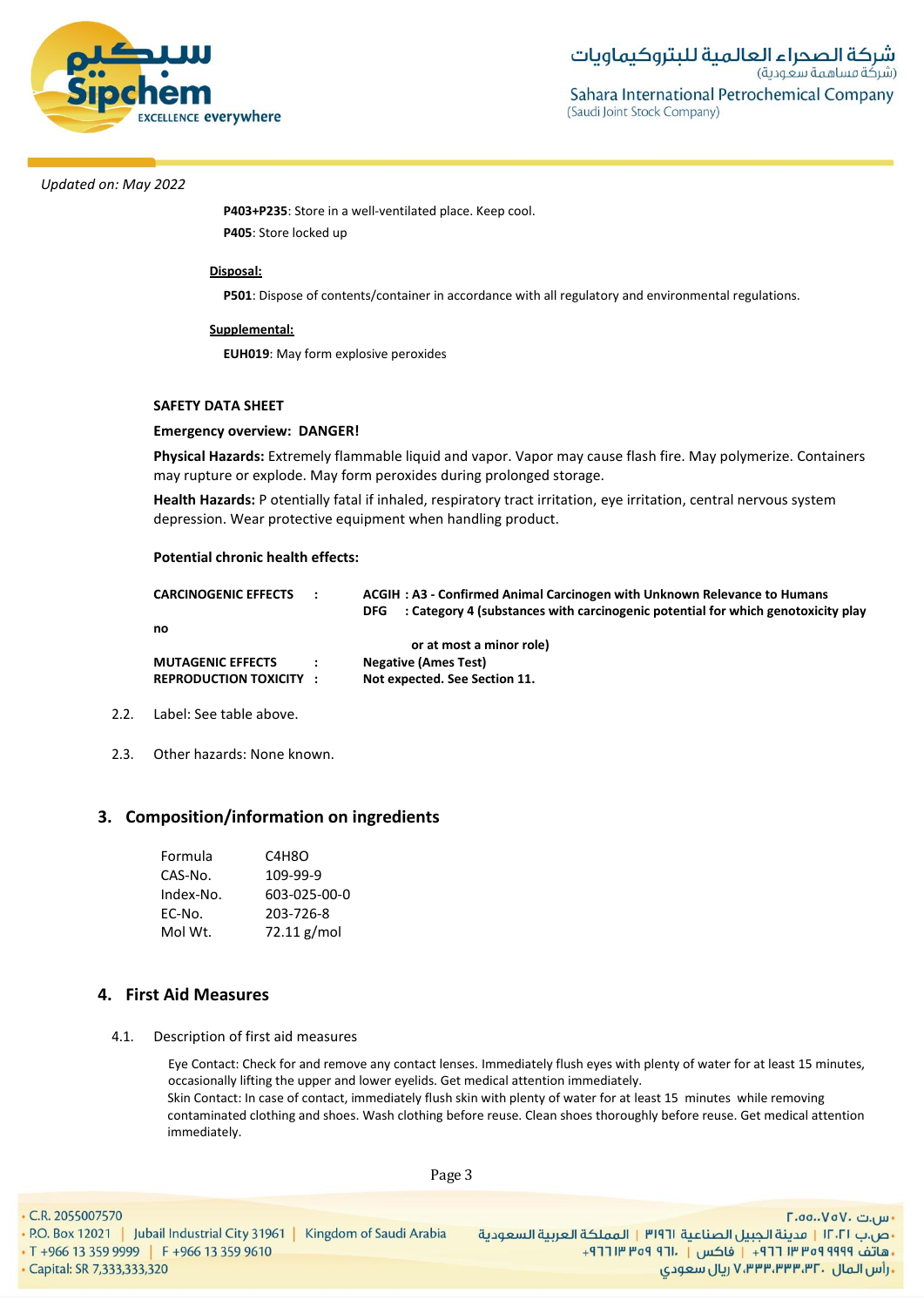

Inhalation: Move exposed person to fresh air. If not breathing, if breathing is irregular or if respiratory arrest occurs, provide artificial respiration or oxygen by trained personnel. Loosen tight clothing such as a collar, tie, belt or waistband. Get medical attention immediately.

Ingestion: Wash out mouth and water. Do not induce vomiting unless directed to do so by medical personnel. Never give anything by mouth to an unconscious person. Get medical attention immediately.

4.2. Most important symptoms and effects, both acute and delayed:

Irritant effects; cough, shortness of breath, drowsiness, narcosis.

4.3. Indication of immediate medical attention and special treatment needed:

No additional information available.

## **5. Firefighting measures**

- 5.1. Extinguishing media *Suitable extinguishing media :* Water spray (fog), dry chemical, CO2, foams *Unsuitable extinguishing media :* Do no use a water jet.
- 5.2. Special hazards arising from the substance or mixture:

Flammable liquid. Combustible solid. Dust/air mixtures may ignite or explode

5.3. Advice for fire fighters:

*Special protective equipment for fire fighters:* Fire fighters should wear appropriate protective equipment and selfcontained breathing apparatus (SCBA) with a full face-piece operated in positive pressure mode. Prevent mixing with alkali and amines materials.

*Further information:* Promptly isolate the scene by removing all persons from the vicinity of the incident if there is a fire. No action shall be taken involving a personal risk or without suitable training. Move containers from fire area if this can be done without risk. Use water spray to keep fire-exposed containers cool. Do not allow fire extinguishing water to contaminate surface or groundwater systems.

## **6. Accidental release measures**

6.1. Personal precautions, protective equipment and emergency procedures:

*Advice for non-emergency personnel*: Evacuate the danger zone; follow emergency precautions. Secure emergency assistance immediately. Avoid contact with the material; do not breathe dusts. If possible, provide additional ventilation.

*Advice for emergency responders*: Do not take action without proper training and emergency equipment. See Section 8 for additional information. Evacuate surrounding areas. Eliminate all ignition sources including flares and all open flames. Avoid all contact with spilled material. Maintain adequate ventilation and wear appropriate respiratory protection.

6.2. Environmental precautions:

Avoid dispersal of spilled material, runoff and contact with soil, waterways, drains and sewers. Inform the relevant authorities if the product has caused environmental pollution (sewers, waterways, soil or air).

6.3. Methods and materials for containment:

Page 4

• C.R. 2055007570 . س.ت ۷۵۷۰، ۲.۵۵.۰۷ - ص.ب IT، السعردية الجبيل الصناعية 1911 | المملكة العربية السعودية | 1961 P.O. Box 12021 | Jubail Industrial City 31961 | Kingdom of Saudi Arabia<br>- هاتف 1999 Pre 13 359 9999 | F +966 13 359 9610 . [19] Tre of 911. [19] 19 · Capital: SR 7,333,333,320 **. رأس المال ۷٬۳۳۳٬۳۳۳٬۳۲۰ ریال سعودی**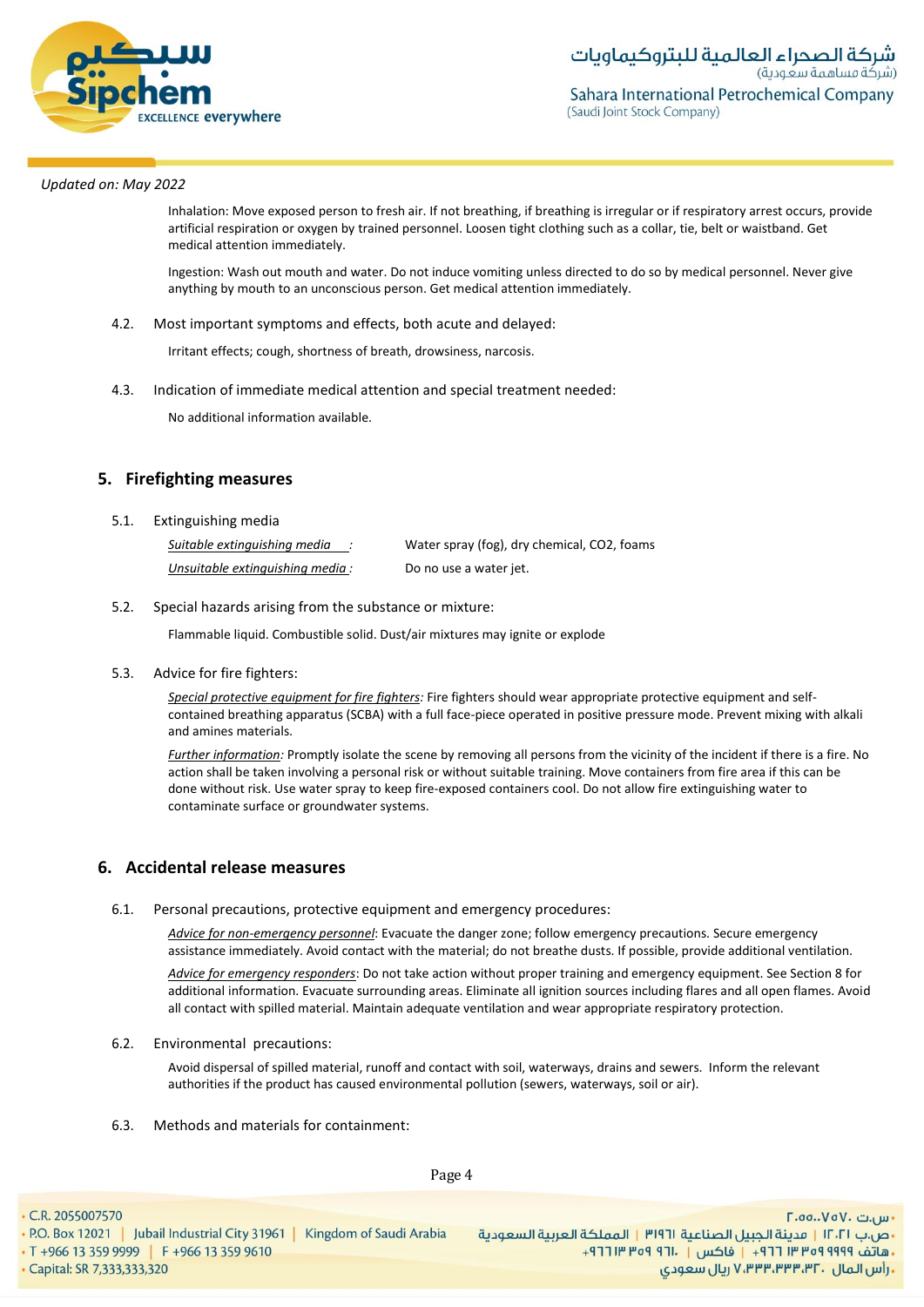

Stop leak or spill if without risk. Move containers from spill area. Approach release from upwind. Prevent entry into sewers, surface waters, basements or confined areas. Wash spillage into effluent treatment plant. Contain and collect spillage using appropriate personal protective equipment. Chemical-resistant, impervious gloves complying with an approved standard should be worn at all times when handing chemical products or if a risk assessment indicates this is necessary. Collect and contain spillage with non-combustible, absorbent material (e.g. sand, earth, vermiculite or diatomaceous earth) and place in a container for disposal according to local regulations. Use spark - proof tools and explosion proof equipment. Contaminated absorbent material may pose the same hazard(s) as the spilled product.

#### 6.4. Reference to other sections:

See disposal instruction 13 and exposure controls Section 8.

## **7. Handling and storage**

#### 7.1. Precautions for safe handling:

Observe all label precautions. Use appropriate personal protective equipment (see section 8). Eating, drinking and smoking should be prohibited in areas where this material is handled, stored and processed. Workers should wash hands and face before eating, drinking and smoking. Do not get in eyes or on skin or clothing. Do not ingest. Avoid breathing vapor or mist. Use only with adequate ventilation. Wear appropriate respirator when ventilation is inadequate. Do not enter storage areas and confined spaces unless adequately ventilated. Keep in the original container or an approved alternative made from a compatible material, kept tightly closed when not in use. Store and use away from heat, sparks, open flame or any other ignition source. Use explosion-proof electrical (ventilating, lighting and material handling) equipment. Use non-sparking tools. Take precautionary measures against electrostatic discharges. To avoid fire or explosion, dissipate static electricity during transfer by grounding and bonding containers and equipment before transferring material. Empty containers retain product residue and can be hazardous. Do not reuse container.

*Advice on protection against fire and explosion:* Keep away from flames and sources of ignition – including static.

#### 7.2. Conditions for safe storage, including any incompatibilities:

Store in accordance with local regulations. Store in a segregated and approved area. Store in original or bulk storage container protected from direct sunlight in a dry, cool and well-ventilated area, away from incompatible materials (see section 10) and food and drink. Eliminate all ignition sources. Separate from oxidizing materials, amines and alkalis.

Bulk storage should be in approved vessels, preferably stainless steel that is grounded and vented Keep use containers tightly closed and sealed until ready for use. Containers that have been opened must be carefully resealed and kept upright to prevent leakage. Do not store in unlabeled containers. Use appropriate containment to avoid environmental contamination.

#### 7.3. Specific end uses:

No other additional special end uses are anticipated.

## **8. Exposure controls/personal protection**

#### 8.1. Control parameters:

Personal, workplace or environmental monitoring may be necessary to ensure exposures are below recommended and legal limits.

Exposure limits:

**ACGIH :** 50 ppm TWA 100 ppm STEL

Page 5

• C.R. 2055007570

∙س.ت ۷۵۷۰، ۲.۵۵.۰ - ص.ب IT**.TI | مدينة الجبيل الصناعية P.O. Box 12021 | Jubail Industrial City 31961 | Kingdom of Saudi Arabia |<br>- هاتف PPP 9999 | F +966 13 359 9610 | F +966 13 359 9610 | F +966 13 359 9610 | 9999 | F +966 13 359 9999 | F , رأس المال ۷٬۳۳۳٬۳۳۳٬۳۲۰ ریال سعودی**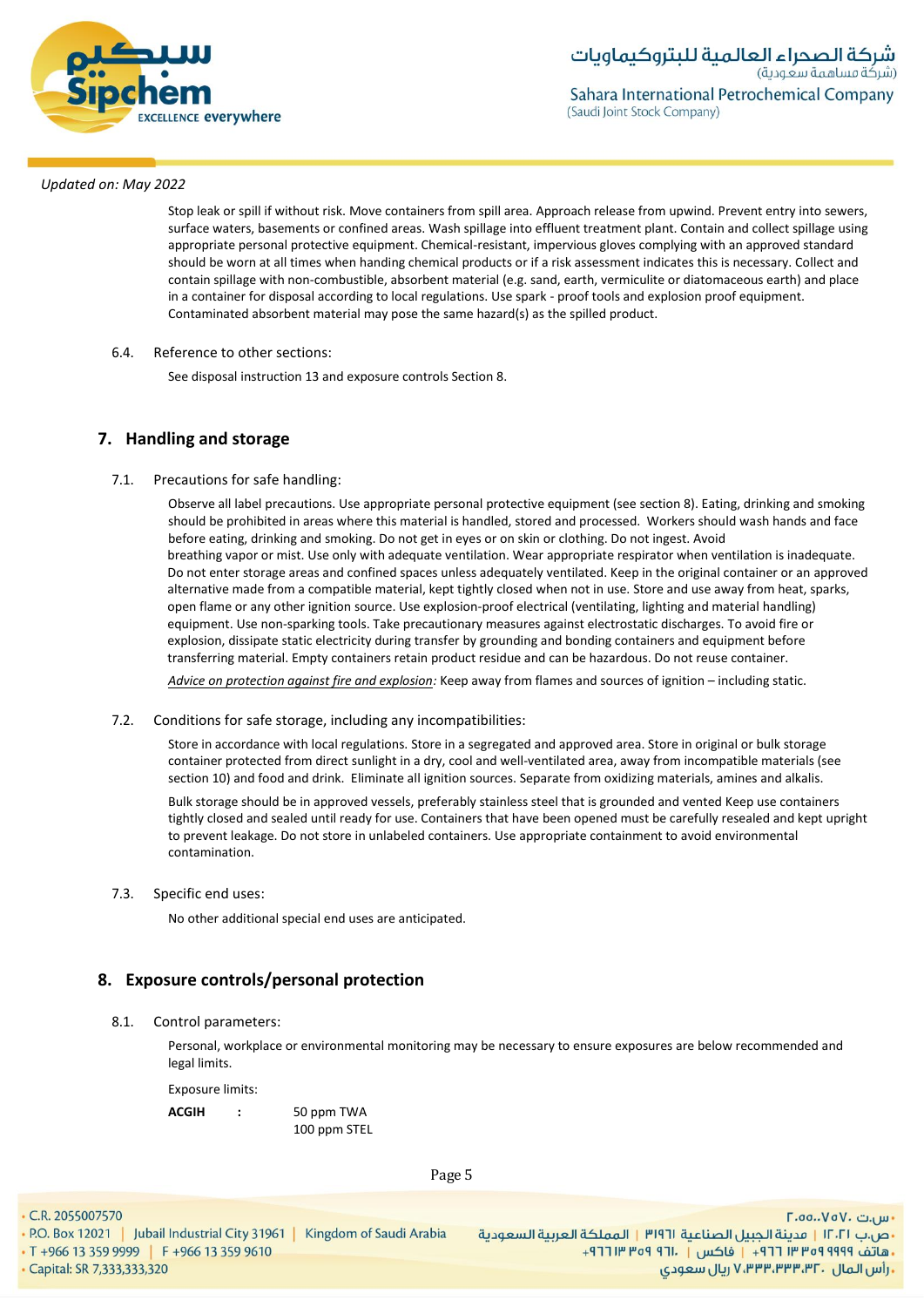

|              |                      | Skin - potential significant contribution to overall exposure by the cutaneous route0.01 mg/m3      |
|--------------|----------------------|-----------------------------------------------------------------------------------------------------|
| <b>NIOSH</b> | $\ddot{\phantom{a}}$ | 200 ppm TWA; 590 mg/m3 TWA<br>250 ppm STEL; 735 mg/m3 STEL<br>2000 ppm IDLH (10% LEL)               |
| OSHA (US) :  |                      | 200 ppm TWA; 590 mg/m3 TWA                                                                          |
| Mexico       |                      | 200 ppm TWA LMPE-PPT;<br>590 mg/m3 TWA LMPE-PPT 250 ppm STEL [LMPE-CT];<br>735 mg/m3 STEL [LMPE-CT] |
| Germany/EU:  |                      | 150 mg/m3 TWA MAK<br>Possibility of significant uptake through skin 300 mg/m3 STEL                  |

**Exposure Limits for Chemicals which may be generated during processing** This material has no components listed.

#### 8.2. Exposure controls:

Engineering measures: Use only with adequate ventilation. Use process enclosures, local exhaust ventilation or other engineering controls to keep worker exposure to airborne contaminants below any recommended or statutory limits. The engineering controls also need to keep gas, vapor or dust concentrations below any lower explosive limits. Use explosion-proof ventilation equipment.

#### Individual protection measures:

*Hygiene measures: Note: tetrahydrofuran penetrates skin and may enhance penetration of other chemicals.* Wash hands, forearms and face thoroughly after handling chemical products, before eating, smoking and using the lavatory and at the end of the working period. Appropriate techniques should be used to remove potentially contaminated clothing. Discard contaminated clothing or wash thoroughly before reusing. Ensure that eyewash stations and safety showers are close to the workstation location*.*

*Eye/face protection:* Safety eyewear complying with an approved standard should be used when a risk assessment indicates this is necessary to avoid exposure to product dusts, liquid splashes or mists. Goggles should be worn where eye contact is possible.

*Hand protection:* Chemical-resistant, impervious gloves complying with an approved standard should be worn at all times when handling chemical products if a risk assessment indicates this is required.

*Glove material:* nitrile or butyl rubber. PVC is not recommended. Glove thickness: 0.7 mm or thicker Break through time: > 240 minutes

*Other protective equipment:* Flame retardant antistatic protective clothing

*Respiratory protection:* A properly fitted air purifying respirator or air supply respirator should be worn if a risk assessment indicates that respiratory protection is necessary. Respirator selection must be based upon known or measured levels of exposure.

*Environmental exposure controls:* Ventilation and engineering controls to protect workers and ventilate work area to at or below recommended employee exposure levels. Technical measures are preferred over use of personal protective equipment. Environmental controls, such as scrubber or thermal oxidizer may be required to prevent process releases to the atmosphere. Do not empty or flush into drains.

• C.R. 2055007570

Page 6

· Capital: SR 7,333,333,320

 $\Gamma$ .00.. $V$ o $V$ . سى - ص.ب IT، السعردية الجبيل الصناعية 1911 | المملكة العربية السعودية | 1961 P.O. Box 12021 | Jubail Industrial City 31961 | Kingdom of Saudi Arabia<br>- هاتف 1999 Pre 13 359 9999 | F +966 13 359 9610 . [19] Tre of 911. [19] 19 **. رأس المال ۷٬۳۳۳٬۳۳۳٬۳۲۰ ریال سعودی**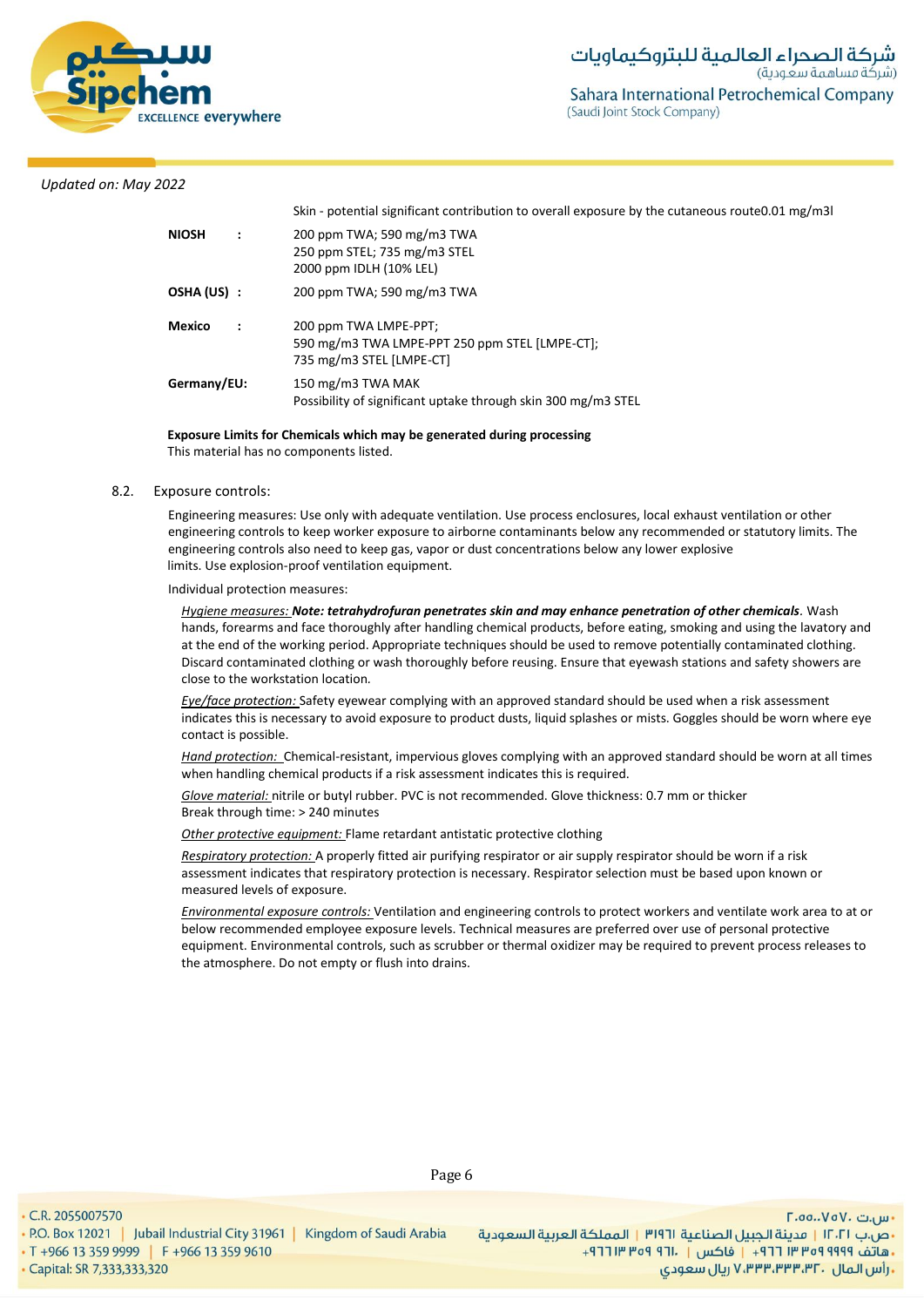

## **9. Physical and chemical properties**

9.1. Information on basic physical and chemical properties:

| <b>Physical State: Liquid</b>                 | <b>Appearance: Not available</b>           |  |  |  |  |
|-----------------------------------------------|--------------------------------------------|--|--|--|--|
| <b>Color:</b> colorless                       | <b>Physical Form: liquid</b>               |  |  |  |  |
| <b>Odor:</b> sweet odor                       | Odor Threshold: 20 - 50 ppm                |  |  |  |  |
| <b>Texture:</b> free-flowing liquid           | <b>pH:</b> Not available                   |  |  |  |  |
| <b>Melting Point: -108 °C</b>                 | <b>Boiling Point: 67 °C</b>                |  |  |  |  |
| <b>Evaporation Rate: 14.5 butyl acetate=1</b> | <b>Flash Point: -14 °C CC</b>              |  |  |  |  |
| <b>LEL:</b> $2%$                              | <b>OSHA Flammability Class: IB</b>         |  |  |  |  |
| <b>UEL: 11.8 %</b>                            | <b>Autoignition:</b> $321 °C$              |  |  |  |  |
| Vapor Pressure: 145 mmHg 20 °C                | Vapor Density (air = $1$ ): 2.5            |  |  |  |  |
| <b>Density:</b> Not available                 | Specific Gravity (water = $1$ ): 0.8892    |  |  |  |  |
| <b>Water Solubility:</b> soluble              | Part Coeff. O ctan ol/water: 0.45 (LogPow) |  |  |  |  |
| Viscosity: $0.5$ cP 20 $^{\circ}$ C           | <b>Volatility: Not available</b>           |  |  |  |  |
| <b>Molecular Weight: 72.10</b>                | <b>Molecular Formula: C4-H8-O</b>          |  |  |  |  |
|                                               |                                            |  |  |  |  |

#### **Solvent Solubility**

**Soluble:** benzene, alcohols, ethers, ketones, esters, hydrocarbons

## **10. Stability and reactivity**

10.1. Reactivity:

In the absence of a stabilizer (BHT, butylated hydroxytoluene) auto oxidation to peroxides may occur, which when heated may decompose violently.

10.2. Chemical stability:

May form explosive peroxides. Avoid prolonged storage or contact with air, light or storage and use above room temperature.

10.3. Possibility of hazardous reactions:

May polymerizes with evolution of heat. Avoid contact with heat, acids or amines.

10.4. Conditions to avoid:

Avoid heat, flames, sparks and other sources of ignition. Containers may rupture or explode if exposed to heat. Do not store or comingle with alkali materials, amine or oxidizers.

#### 10.5. Incompatible materials:

Acids, bases, halogens, metals, oxidizing materials, combustible materials, metal oxides, metal salts

• C.R. 2055007570

Page 7

· Capital: SR 7,333,333,320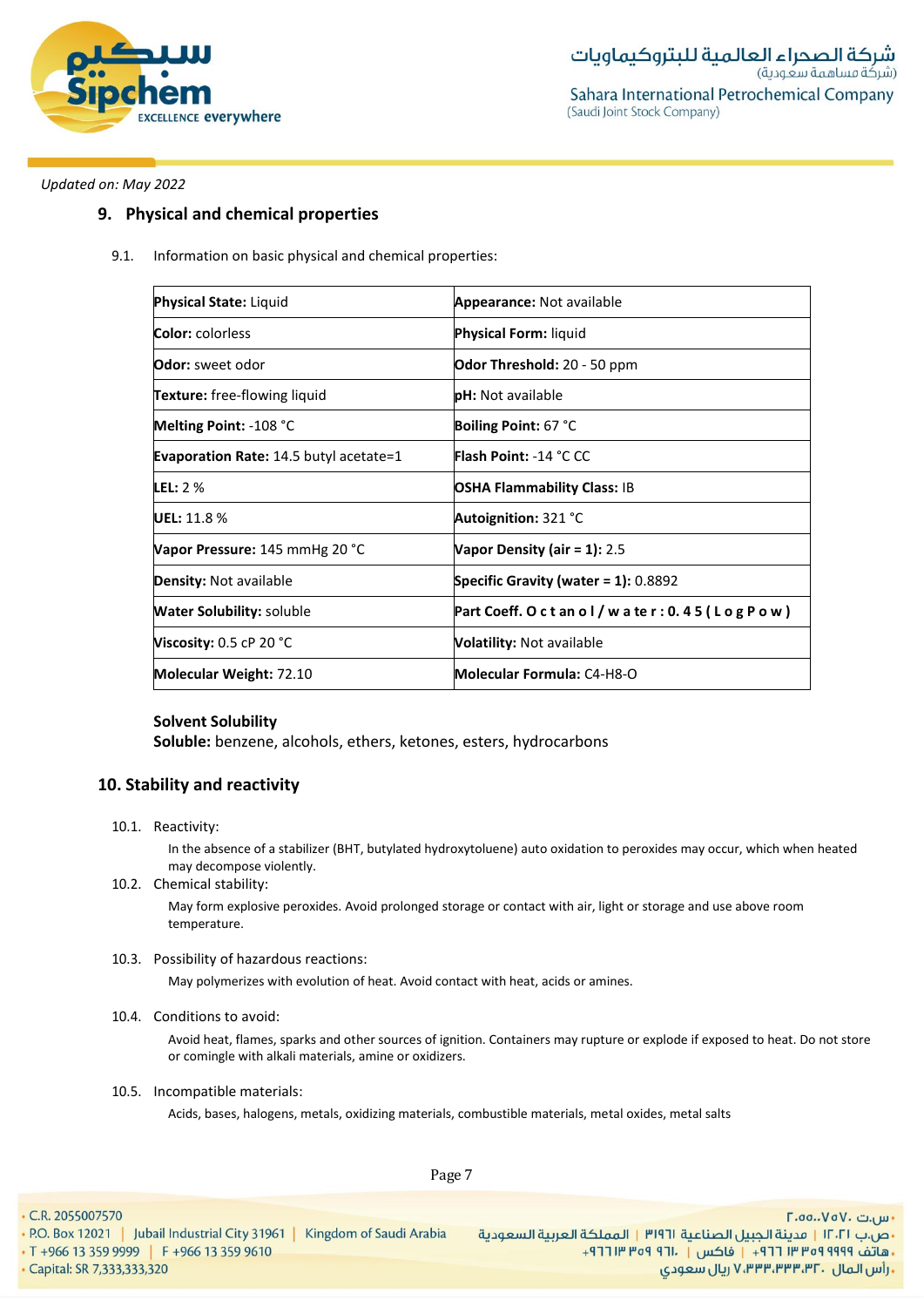

10.6. Hazardous decomposition products: Thermal decomposition will yield oxides of carbon.

## **11. Toxicological information**

11.1. Information on toxicological effects:

*Acute oral toxicity LD50 rat: 1650 mg/kg (RTECS) Dermal LD50 rabbit: 2620 mg/kg (RTECS) Acute inhalation toxicity: 54 mg/kg 4 hours (IUCLID) Acute dermal toxicity LD50 rabbit: 2.335 mg/kg (RTECS), skin absorption Skin irritation: Irritation. (IUCLID) Eye irritation (rabbit): Causes eye irritation (IUCLID) Sensitization (guinea pig): Negative Ames test: negative (IUCLID) Specific target organ toxicity - single exposure: May cause respiratory irritation.*

11.2. Additional information:

After uptake of large quantities:

*Genotoxicity and Reproductive Effects: No impairment of reproductive performance expected (Lit)) Specific target organ toxicity - repeated exposure: This substance is not classified as a specific target organ toxicant, repeated exposure. Aspiration hazard: No information available*

Systemic effects: May aggravate existing skin disorders and allergies. Further data: Handle using good occupational and environmental health practices.

## **12. Ecological information**

12.1. Toxicity

*Toxicity to daphnia and other aquatic invertebrates: 5930 mg/L (24hr, Daphnia magna)*)

- 12.2. Persistence and degradability: Not readily biodegradable 39% (OECD 301D)
- 12.3. Bio accumulative potential: Bioaccumulation not expected. Log Pow<1)
- 12.4. Mobility in soil: No information available.
- 12.5. Results of PBT and vPvB assessment: Assessment not available.

*Toxicity in fish LC50: 1970-2360 mg/L (96hr Flow-through, Pimephales promelas) 2700-3600 mg/L (96 hr Static, Pimephales promelas)*

• C.R. 2055007570

Page 8

· Capital: SR 7,333,333,320

- س.ت ۷۵۷۰، ۲.۵۵.۰۷۵ - P.O. Box 12021 | Jubail Industrial City 31961 | Kingdom of Saudi Arabia | المملكة العربية السعودية P.O. Box 12021 | Jubail Industrial City 31961 | Kingdom of Saudi Arabia | و P.O. Box 12021 | Jubail Industrial City 3196 **. رأس المال ۷٬۳۳۳٬۳۳۰٬۳۲۰ ريال سعودی**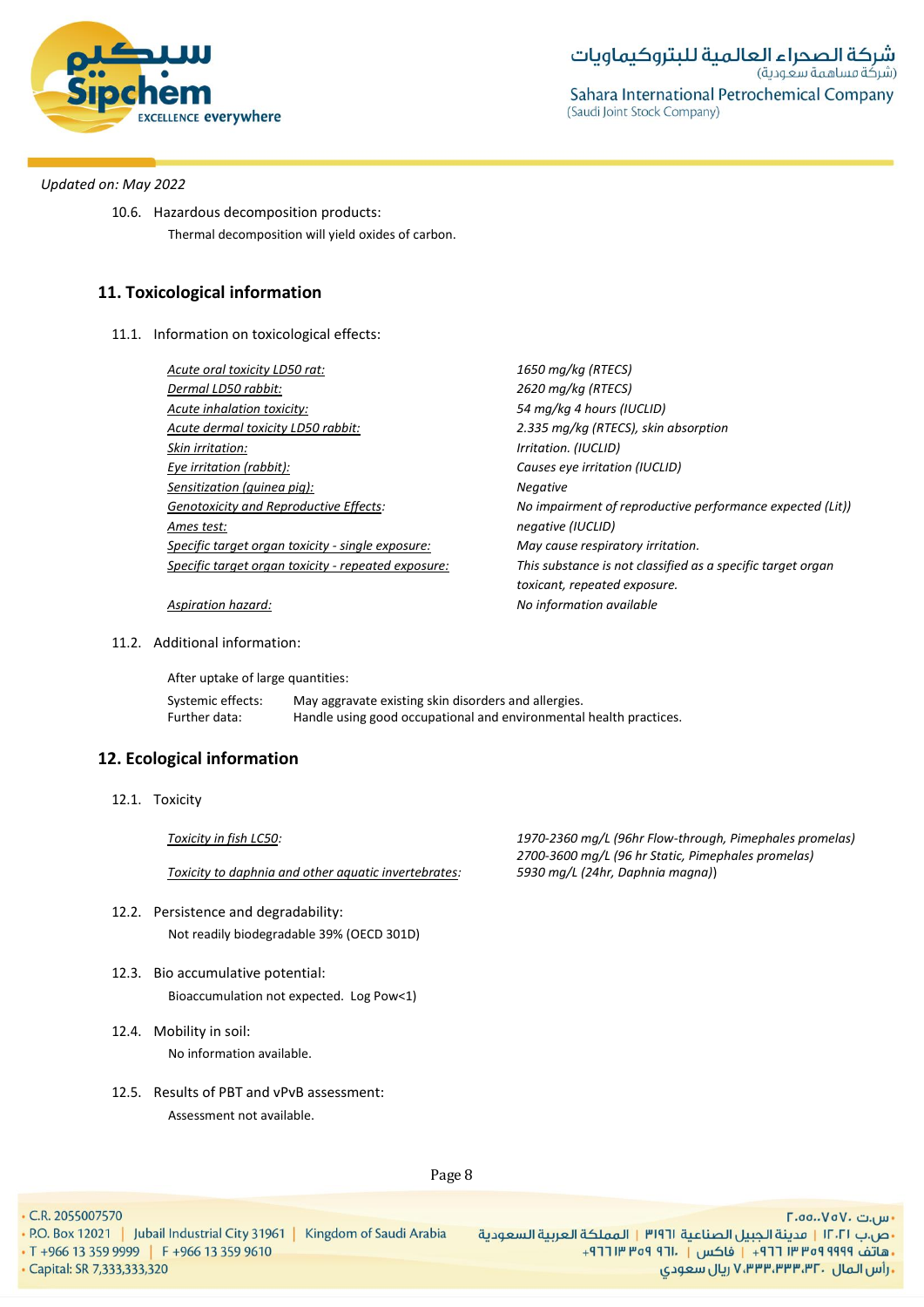

**شركة الصحراء العالمية للبتروكيماويات**<br>(شركة مساهمة سعودية) Sahara International Petrochemical Company (Saudi Joint Stock Company)

#### *Updated on: May 2022*

12.6. Other adverse effects:

No additional environmental adverse effects are known.

Additional ecological information: Do not allow product to enter surface waters, wastewater or soil.

## **13. Disposal considerations**

*Waste treatment methods:* The generation of waste should be avoided or minimized wherever possible. Empty containers or liners may retain some product residues. This material and its container must be disposed of in a safe way. Dispose of surplus and non-recyclable products via a licensed waste disposal contractor. Disposal of this product, solutions and any by-products should at all times comply with the requirements of environmental protection and waste disposal legislation and any regional local authority requirements. Avoid dispersal of spilled material and runoff and contact with soil, waterways, drains and sewers. In the US this product is subject to US EPA 40 CFR 262 regulations; Hazardous Waste Number: U213 (Ignitable waste).

## **14. Transport Information**

The transport regulations are cited according to international and/or harmonized transport regulations. Possible national deviations and country specific requirements are not considered.

US DOT Information Shipping Name: Tetrahydrofuran Hazard Class: 3 UN/NA #: UN2056 Packing Group: II Required Label(s): 3

RID Information Shipping Name: Tetrahydrofuran Hazard Class: 3 UN #: UN2056 Packing Group: II Required Label(s): 3

IATA/ICAO Information Shipping Name: Tetrahydrofuran Hazard Class: 3 UN #: UN2056 Packing Group: II Required Label(s): 3

IMDG Information Shipping Name: Tetrahydrofuran Hazard Class: 3 UN #: UN2056 Packing Group: II

Restriction(s): D/E [UN2056] (II)

## **15. Regulatory information**

15.1. Safety, health and environmental regulations/legislation specific for the substance or mixture:

**U.S. Federal Regulations**

• C.R. 2055007570

· Capital: SR 7,333,333,320

Page 9

 $\Gamma$ .00.. $V$ o $V$ . سى - ص.ب IT، السعادة الجبيل الصناعية الـ 191٣ | المملكة العربية السعودية السعودة العربية السعودة العربية السعودية<br>- هاتف 1919 1949 11 11+ | فاكس | .11+ 1964 19 11+ 1966 13 159 9610 11+ 10+ 1966 13 159 9999 15+ 1966 13 359 19 ريال سعودي, ۷٬۳۳۳٬۳۳۳٬۳۲۰ ريال سعودي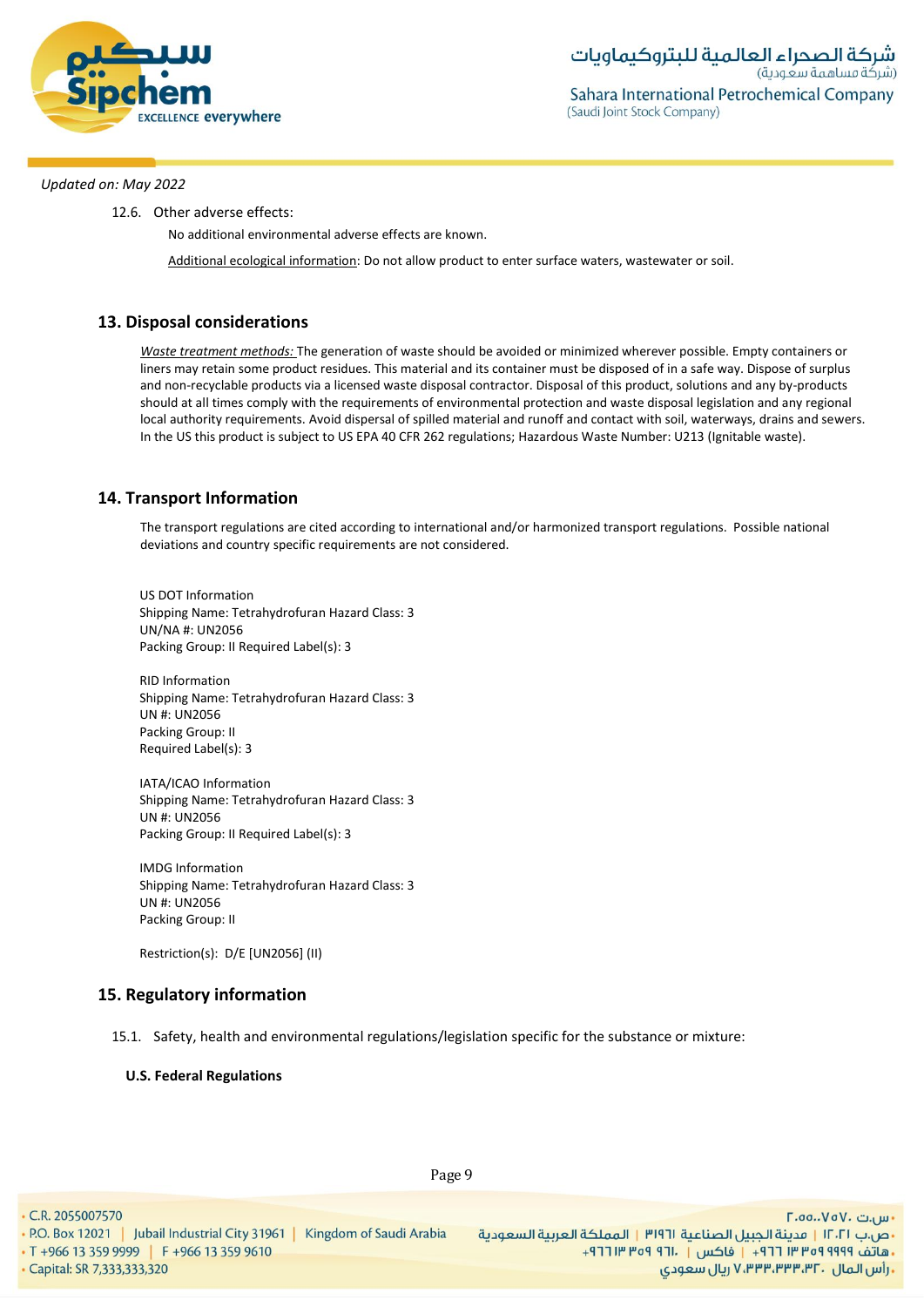

This material contains one or more of the following chemicals required to be identified under SARA Section 302 (40CFR 355 Appendix A), SARA Section 311/312 (40 CFR 370.21), SARA Section 313 (40 CFR 372.65), CERCLA (40 CFR 302.4), TSCA 12(b), and/or require an OSHA process safety plan.

#### **TETRAHYDROFURAN (109-99-9)**

**CERCLA:** 1000 lb final RQ; 454 kg final RQ

**TSCA 12b:** Section 4, 1 % de minimus concentration

#### **SARA Section 311/312 (40 CFR 370 Subparts B and C) Acute Health:** Yes **Chronic Health:** No **Fire:** Yes **Pressure:** No **Reactive:** No

#### **U.S. State Regulations**

The following components appear on one or more of the following state hazardous substances lists:

| Component              | CAS      | CΑ  | MA  | ΜN  | NJ  | PA  |
|------------------------|----------|-----|-----|-----|-----|-----|
| <b>TETRAHYDROFURAN</b> | 109-99-9 | Yes | Yes | Yes | Yes | Yes |

Not listed under California Proposition 65

#### **Canadian WHMIS Ingredient Disclosure List (IDL)**

Components of this material have been checked against the Canadian W HMIS Ingredients Disclosure List. The List is composed of chemicals which must be identified on MSDSs if they are included in products which meet W HMIS criteria specified in the Controlled Products Regulations and are present above the threshold limits listed on the IDL.

#### **TETRAHYDROFURAN (109-99-9) 1%**

#### **Germany Water Classification TETRAHYDROFURAN (109-99-9)**

ID Number 190, hazard class 1 - low hazard to waters

#### **Symbol(s)**

**F** Highly Flammable **Xi** Irritant

#### **Risk Phrases**

**R11** Highly flammable.

**R19** May form explosive peroxides.

**R36/37** Irritating to eyes and respiratory system.

#### **Safety Phrases**

**S2** Keep out of the reach of children.

**S16** Keep away from sources of ignition - No smoking.

**S29** Do not empty into drains.

**S33** Take precautionary measures against static discharges.

Page 10

• C.R. 2055007570

· Capital: SR 7,333,333,320

- س.ت ۷۵۷۰، ۲.۵۵.۰۷۵ - ص.ب IT، السعردية الجبيل الصناعية 1911 | المملكة العربية السعودية | 1961 P.O. Box 12021 | Jubail Industrial City 31961 | Kingdom of Saudi Arabia<br>- هاتف 1919 Pre 13 359 9999 | F +966 13 359 9610 . و 1964 T +966 13 359 961 **, رأس المال ۷٬۳۳۳٬۳۳۰٬۳۲۰ ریال سعودی**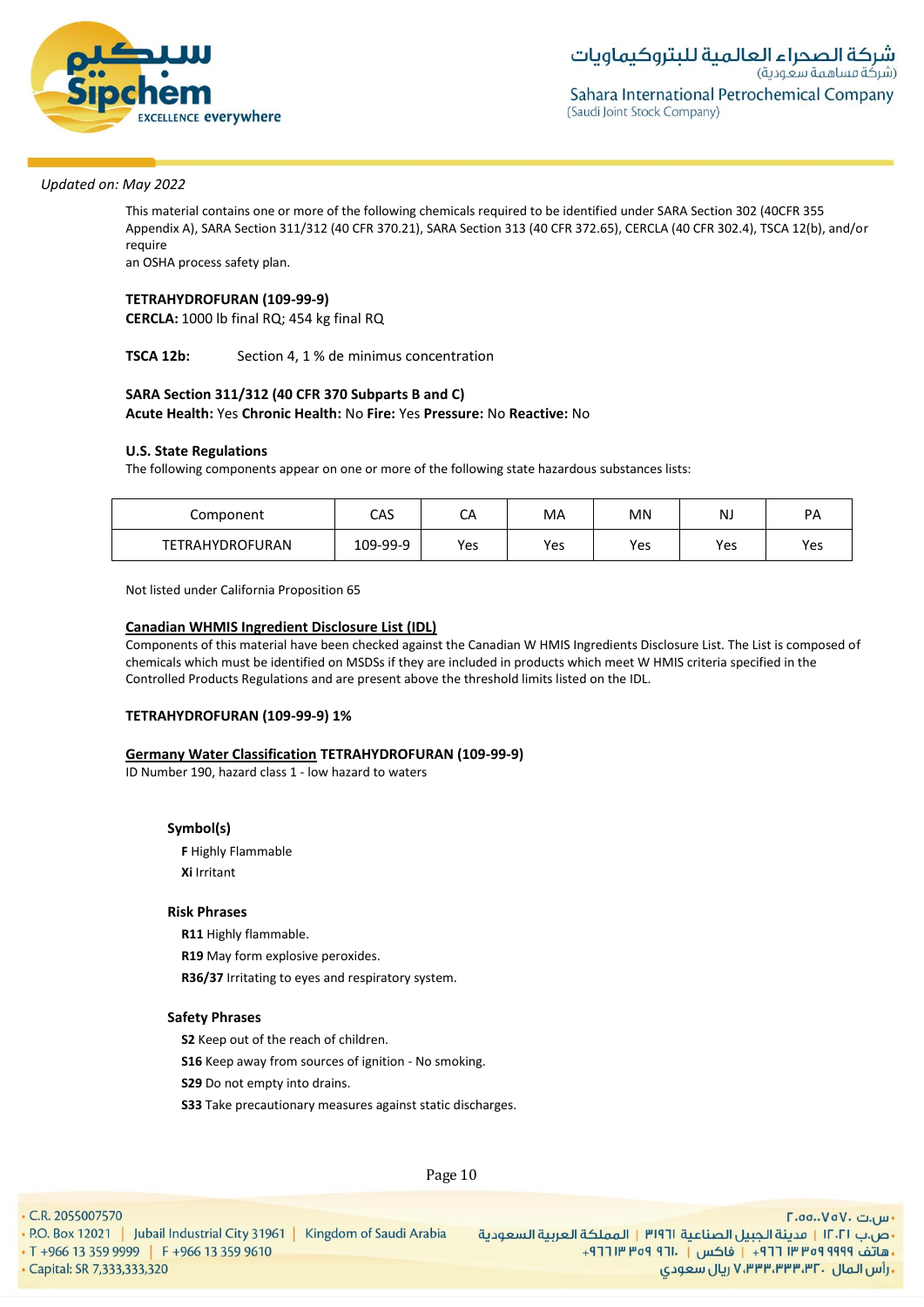

#### **Component Analysis - Inventory**

| Component             | CAS      | ΙUS | r<br>U     | EU  | <b>AL</b> | PН         | IJP | <b>KR</b> | <b>ICN</b> | <b>NZ</b> |
|-----------------------|----------|-----|------------|-----|-----------|------------|-----|-----------|------------|-----------|
| TRAHYDROFURAN<br>ITET | 109-99-9 | Yes | <b>DSL</b> | EIN | Yes       | <b>Yes</b> | Yes | Yes       | Yes        | Yes       |

#### **Globally Harmonized System of Classification and Labeling (GHS)**

#### **European Union GHS Classifications**

Classifications below according to Regulation (EC) No 1272/2008 on classification, labeling and packaging of substances and mixtures (CLP).

#### **TETRAHYDROFURAN (109-99-9)**

Flammable liquids - Category 2 **H225** Highly flammable liquid and vapor. Serious eye damage/eye Irritation - Category 2 **H319** Causes serious eye irritation. Specific target organ toxicity - Single exposure - Category 3 **H335** May cause respiratory irritation.

#### **European Union GHS Labeling Information**

Labeling information below is according to Regulation (EC) No 1272/2008 on classification, labeling and packaging of substances and mixtures (CLP).

#### **TETRAHYDROFURAN (109-99-9) Symbol(s)**:



**Signal Word**: Danger

#### **Hazard(s):**

**H225**: Highly flammable liquid and vapor **H319**: Causes serious eye irritation **H335**: May cause respiratory irritation

#### **Prevention:**

**P233**: Keep container tightly closed.

**P210**: Keep away from heat/sparks/open flames/hot surfaces. - No smoking.

**P240**: Ground/Bond container and receiving equipment.

**P241**: Use explosion-proof electrical/ventilating/lighting/.../equipment.

**P242**: Use only non-sparking tools.

**P243**: Take precautionary measures against static discharge.

**P271**: Use only outdoors or in a well-ventilated area.

**P280**: Wear protective gloves/protective clothing/eye protection/face protection.

**P261**: Avoid breathing dust/fume/gas/mist/vapors/spray.

Page 11

|  | C.R. 2055007570 |  |  |  |  |  |  |
|--|-----------------|--|--|--|--|--|--|
|  |                 |  |  |  |  |  |  |

| <b>C.K. 205500/570</b>                                                    | ا س.ت ۷۵۰٬۷۵۷۰ ا                                                     |
|---------------------------------------------------------------------------|----------------------------------------------------------------------|
| • P.O. Box 12021   Jubail Industrial City 31961   Kingdom of Saudi Arabia | ، ص.ب ١٢٠٢١   مدينة الجبيل الصناعية ٣١٩٦١   المملكة العربية السعودية |
| $\cdot$ T +966 13 359 9999 F +966 13 359 9610                             | ،هاتف ٩٩٩٩ ٩٩٩٩ ٣ ٣٣٣ ١٣ - إ   فاكس     . ٦٦١ ٩٥٩ ١٣ ١٦٦ + +         |
| Capital: SR 7,333,333,320                                                 | رأس المال . ۷٬۳۳۳٬۳۳۳٬۳۲ ریال سعودی                                  |
|                                                                           |                                                                      |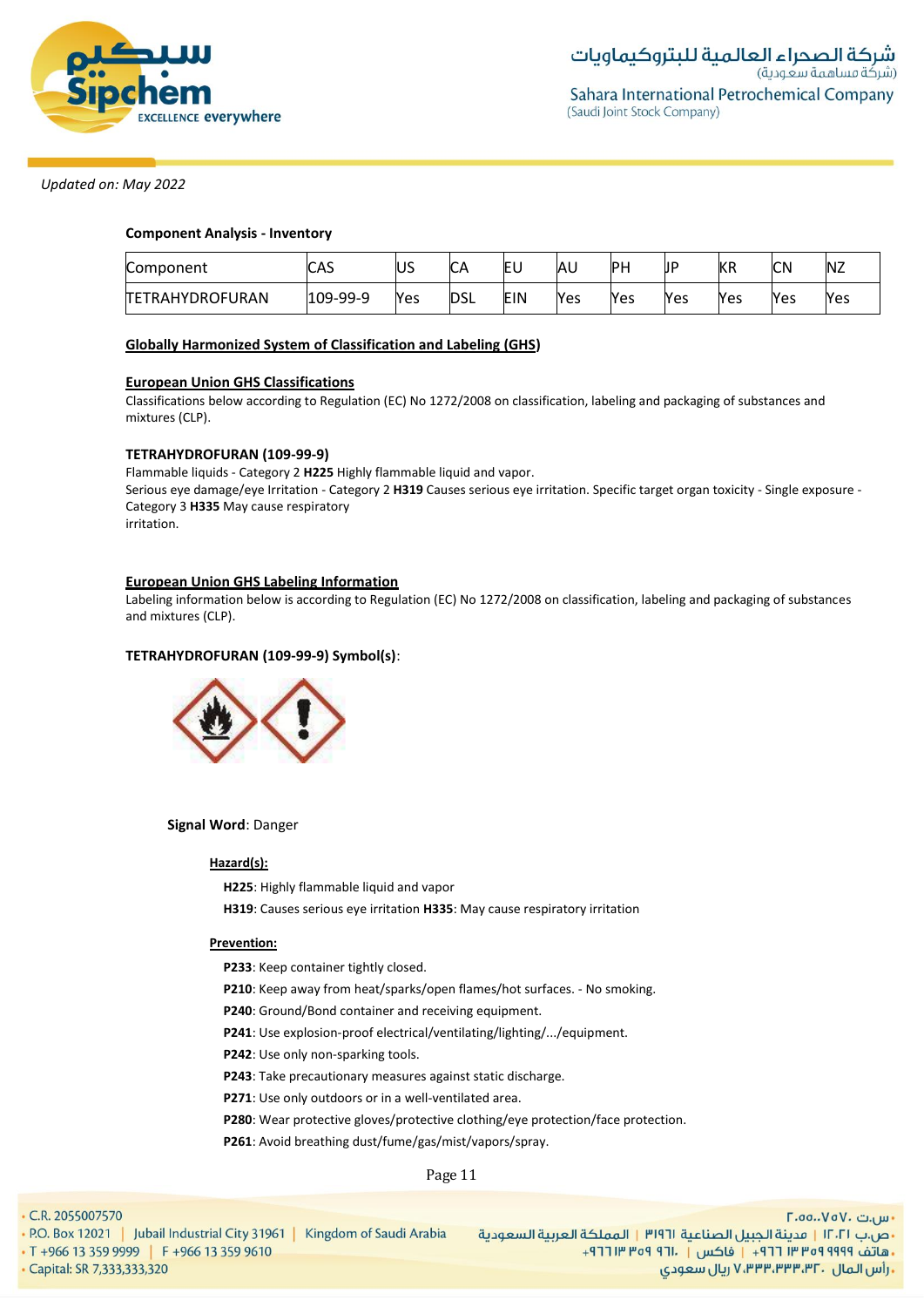

**P264**: Wash ... thoroughly after handling.

#### **Response:**

**P304+P340**: IF INHALED: Remove victim to fresh air and keep at rest in a position comfortable for breathing. **P305+P351+P338**: IF IN EYES: Rinse cautiously with water for several minutes. Remove contact lenses, if present and easy to do. Continue rinsing.

**P337+P313**: If eye irritation persists: Get medical advice/attention.

**P303+P361+P353**: IF ON SKIN (or hair): Remove/Take off immediately all contaminated clothing. Rinse skin with water/shower.

**P312**: Call a POISON CENTER or doctor/physician if you feel unwell.

**P370+P378**: In case of fire: Use ... for extinction.

#### **Storage:**

**P403+P233:** Store in a well-ventilated place. Keep container tightly closed. **P403+P235**: Store in a well-ventilated place. Keep cool. **P405**: Store locked up.

#### **Disposal:**

**P501**: Dispose of contents/container to.

#### **Supplemental:**

**EUH019**: May form explosive peroxides.

#### **Japan GHS Classifications**

Classifications below published under Japan's Chemicals Classification Program according to the Globally Harmonized System of Classification and Labeling of Chemicals (GHS).

#### **TETRAHYDROFURAN (109-99-9)**

| Flammable liquids                                  | Category 2  | H225 Highly flammable liquid and vapor.      |
|----------------------------------------------------|-------------|----------------------------------------------|
| Acute toxicity - Oral                              | Category 4  | <b>H302</b> Harmful if swallowed.            |
| Skin corrosion/irritation                          | Category 2  | <b>H315</b> Causes skin irritation.          |
| Skin/Eye irritation                                | Category 2A | H319 C a us es serious eye irritation.       |
| Specific target organ toxicity - Single exposure   | Category 2  | H371 May cause damage to nervous system.     |
| Specific target organ toxicity - Single exposure   | Category 3  | H335 May cause respiratory irritation.       |
| Specific target organ toxicity - Repeated exposure | Category 1  | H372 Causes damage to kidneys, liver, and/or |
|                                                    |             | nervous system through prolonged or repeated |

#### **Japan GHS Labeling Information**

Labeling information below according to classifications published by Japan's Chemicals Classification Program according to the Globally Harmonized System of Classification and Labeling of Chemicals (GHS).

• C.R. 2055007570

Page 12

· Capital: SR 7,333,333,320

. س.ت ۷۵۷۰، ۲.۵۵.۰۷ - ص.ب IT، السعردية الجبيل الصناعية 1911 | المملكة العربية السعودية | 1961 P.O. Box 12021 | Jubail Industrial City 31961 | Kingdom of Saudi Arabia<br>- هاتف 1919 Pre 13 359 9999 | F +966 13 359 9610 . و 1964 T +966 13 359 961 ، رأس المال ، ۷٬۳۳۳٬۳۳۳٬۳۲ ريال سعودي

exposure.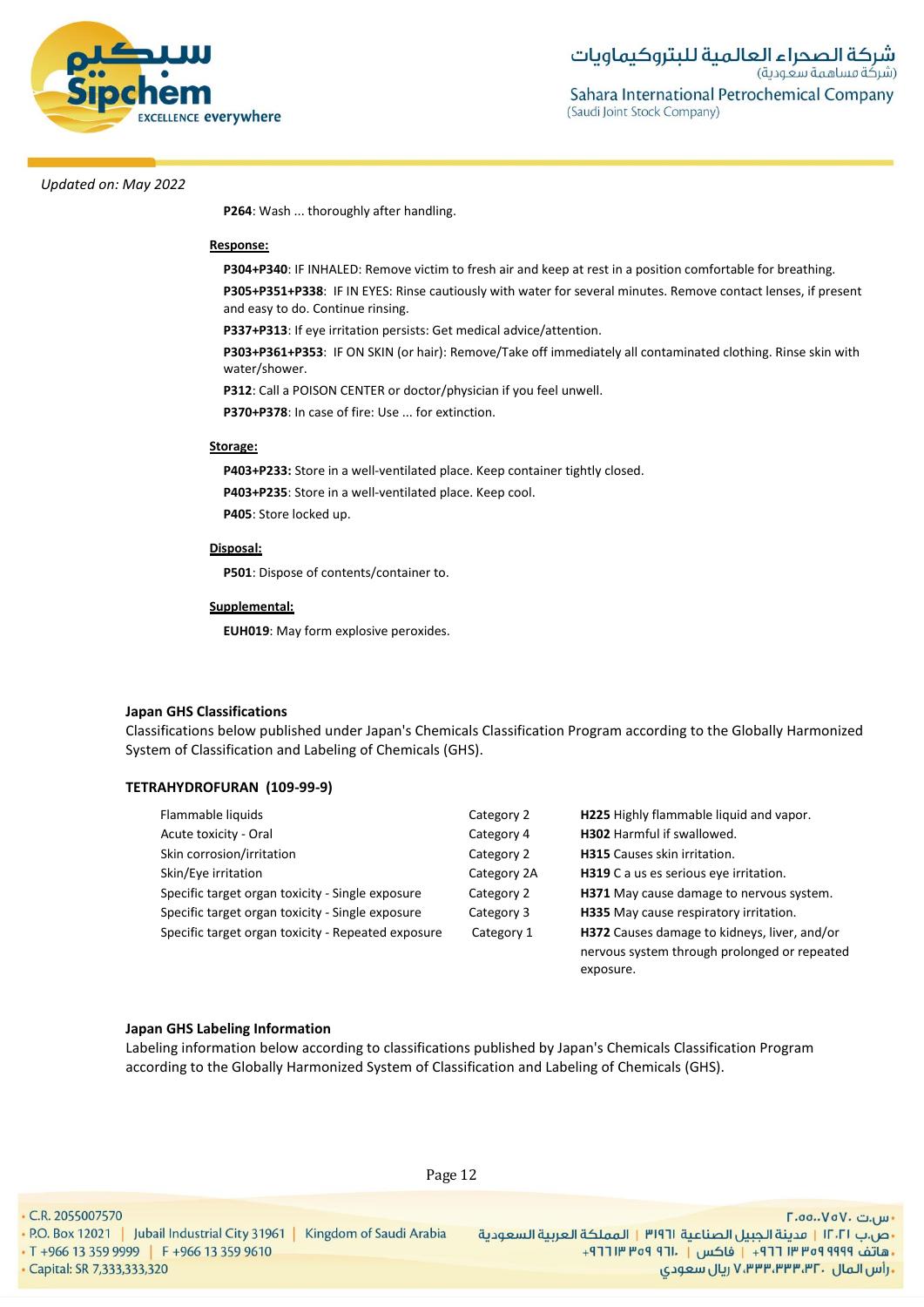

**شركة الصحراء العالمية للبتروكيماويات**<br>(شركة مساهمة سعودية) Sahara International Petrochemical Company (Saudi Joint Stock Company)

#### *Updated on: May 2022*

## **TETRAHYDROFURAN (109-99-9)**

**Symbol(s):**



#### **Signal Word: Danger**

#### **Hazard(s):**

- **H225**: Highly flammable liquid and vapor
- **H302**: Harmful if swallowed
- **H315**: Causes skin irritation
- **H319**: Causes serious eye irritation
- **H371**: May cause damage to organs
- **H335**: May cause respiratory irritation
- **H372**: Causes damage to organs through prolonged or repeated exposure

#### **Prevention:**

- **P233**: Keep container tightly closed.
- **P210**: Keep away from heat/sparks/open flames/hot surfaces. No smoking.
- **P240**: Ground/Bond container and receiving equipment.
- **P241**: Use explosion-proof electrical/ventilating/lighting/.../equipment.
- **P242**: Use only non-sparking tools.
- **P243**: Take precautionary measures against static discharge.
- **P271**: Use only outdoors or in a well-ventilated area.
- **P280**: Wear protective gloves/protective clothing/eye protection/face protection.
- **P260**: Do not breathe dust/fume/gas/mist/vapors/spray.
- **P264**: Wash ... thoroughly after handling.
- **P270**: Do not eat, drink or smoke when using this product.

#### **Response:**

**P308+P313**: IF exposed or concerned: Get medical advice/attention.

**P304+P340**: IF INHALED: Remove victim to fresh air and keep at rest in a position comfortable for breathing. **P305+P351+P338**: IF IN EYES: Rinse cautiously with water for several minutes. Remove contact lenses, if present and easy to do. Continue rinsing.

- **P337+P313**: If eye irritation persists: Get medical advice/attention.
- **P302+P352**: IF ON SKIN: Wash with plenty of soap and water.

**P303+P361+P353**: IF ON SKIN (or hair): Remove/Take off immediately all contaminated clothing. Rinse skin with water/shower.

**P362+P364**: Take off contaminated clothing and wash it before reuse.

Page 13

- C.R. 2055007570
- 
- · Capital: SR 7,333,333,320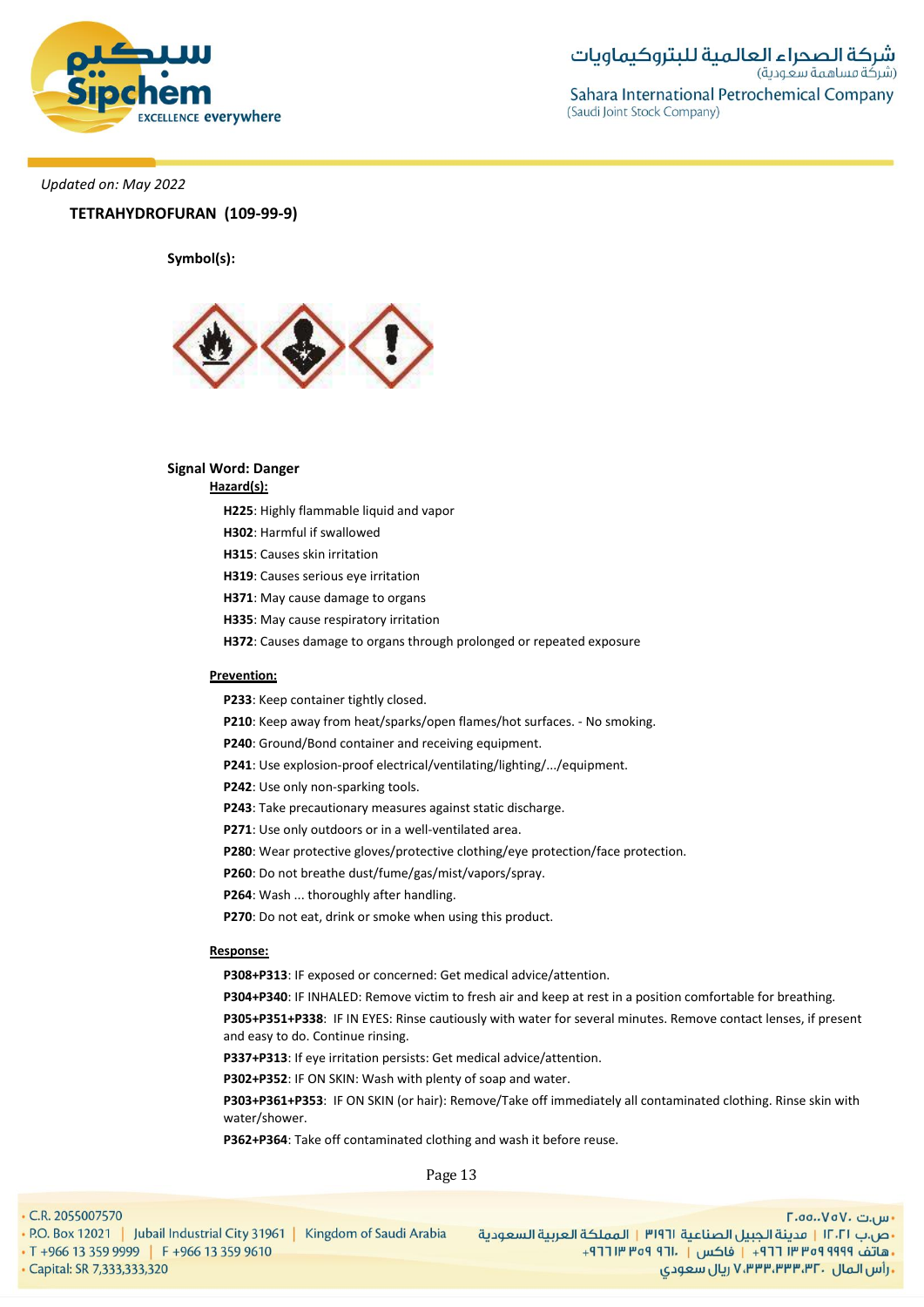

**P332+P313**: If skin irritation occurs: Get medical advice/attention

**P301+P312**: IF SWALLOWED: Call a POISON CENTER or doctor/physician if you feel unwell.

**P321**: Specific treatment (see ... on this label).

**P330**: Rinse mouth.

**P370+P378**: In case of fire: Use ... for extinction.

#### **Storage:**

**P403+P233**: Store in a well-ventilated place. Keep container tightly closed. **P403+P235**: Store in a well-ventilated place. Keep cool.

**P405**: Store locked up.

#### **Disposal:**

**P501**: Dispose of contents/container to.

#### **Korea GHS Classifications (SV)**

Classifications below published by Korea's Ministry of Environment (MOE), Ministry of Employment and Labor (MOEL) or Office of National Emergency Management (NEMA, physical hazards only).

#### **TETRAHYDROFURAN (109-99-9)**

| <b>MOEL:</b>                                         |                  |                                                                                |
|------------------------------------------------------|------------------|--------------------------------------------------------------------------------|
| Flammable liquids -                                  | Category 2       | H225 Highly flammable liquid and vapor.                                        |
| Acute toxicity - Oral -                              | Category 4       | <b>H302</b> Harmful if swallowed.                                              |
| Skin corrosion/irritation -                          | Category 2       | <b>H315</b> Causes skin irritation.                                            |
| Serious eye damage/eye Irritation -                  | Category 2A      | H319 Causes serious eye irritation.                                            |
| Specific target organ toxicity - Single exposure -   | Category 2       | H371 May cause damage to organs.                                               |
| Specific target organ toxicity - Single exposure -   | Category 3       | H335 May cause respiratory irritation.                                         |
| Specific target organ toxicity - Repeated exposure - | Category 1       | <b>H372</b> Causes damage to organs through<br>prolonged or repeated exposure. |
| NEMA:                                                |                  |                                                                                |
| Flammable liquids - Category 2                       | H <sub>225</sub> | Highly flammable liquid and vapor.                                             |

#### **Korea GHS Labeling Information**

Labeling information below according to classifications published by Korea's Ministry of Environment (MOE), Ministry of Employment and Labor (MOEL) or Office of National Emergency Management (NEMA, physical hazards only).

#### **TETRAHYDROFURAN (109-99-9)**

**Symbol(s):**



**Signal Word:** Danger

Page 14

• C.R. 2055007570

· Capital: SR 7,333,333,320

- س.ت ۷۵۷۰، ۲.۵۵.۰۷۵ - ص.ب IT، السعرية الجبيل الصناعية 1911 | المملكة العربية السعودية | 1961 P.O. Box | 12021 | Jubail Industrial City 31961 | Kingdom of Saudi Arabia<br>- هاتف 1949 Pre 13 359 9999 | F +966 13 359 9610 . و 1964 T +966 13 359 96 ريال سعودي, ۷٬۳۳۳٬۳۳۳٬۳۲۰ ريال سعودي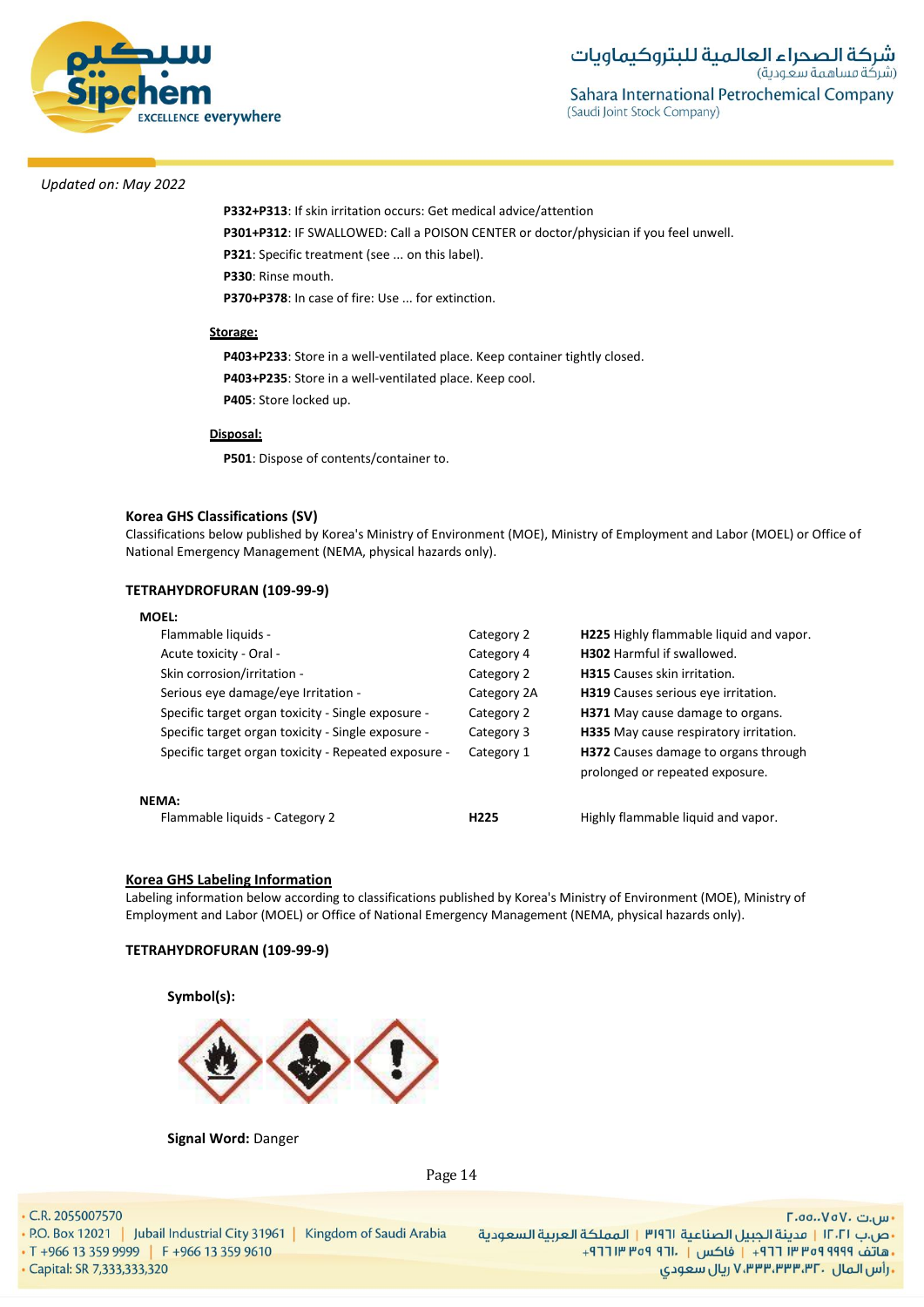

#### **Hazard(s):**

- **H225**: Highly flammable liquid and vapor
- **H302**: Harmful if swallowed
- **H315**: Causes skin irritation
- **H319**: Causes serious eye irritation **H371**: May cause damage to organs **H335**: May cause respiratory irritation
- **H372**: Causes damage to organs through prolonged or repeated exposure

#### **Prevention:**

- **P233**: Keep container tightly closed.
- **P210**: Keep away from heat/sparks/open flames/hot surfaces. No smoking.
- **P240**: Ground/Bond container and receiving equipment.
- **P241**: Use explosion-proof electrical/ventilating/lighting/.../equipment.
- **P242**: Use only non-sparking tools.
- **P243**: Take precautionary measures against static discharge.
- **P271**: Use only outdoors or in a well-ventilated area.
- **P280**: Wear protective gloves/protective clothing/eye protection/face protection.
- **P260**: Do not breathe dust/fume/gas/mist/vapors/spray.
- **P264**: Wash ... thoroughly after handling.
- **P270**: Do not eat, drink or smoke when using this product.

#### **Response:**

**P308+P313**: IF exposed or concerned: Get medical advice/attention.

**P304+P340**: IF INHALED: Remove victim to fresh air and keep at rest in a position comfortable for breathing.

**P305+P351+P338**: IF IN EYES: Rinse cautiously with water for several minutes. Remove contact lenses, if present and easy to do. Continue rinsing.

- **P337+P313**: If eye irritation persists: Get medical advice/attention.
- **P302+P352**: IF ON SKIN: Wash with plenty of soap and water.

**P303+P361+P353**: IF ON SKIN (or hair): Remove/Take off immediately all contaminated clothing. Rinse skin with water/shower.

- **P362+P364**: Take off contaminated clothing and wash it before reuse.
- **P332+P313**: If skin irritation occurs: Get medical advice/attention.
- **P301+P312**: IF SWALLOWED: Call a POISON CENTER or Doctor/physician if you feel unwell.
- **P321**: Specific treatment (see ... on this label).
- **P330**: Rinse mouth.
- **P370+P378**: In case of fire: Use ... for extinction.

#### **Storage:**

- **P403+P233**: Store in a well-ventilated place. Keep container tightly closed.
- **P403+P235**: Store in a well-ventilated place. Keep cool.
- **P405**: Store locked up.

#### **Disposal:**

**P501**: Dispose of contents/container to.

Page 15

• C.R. 2055007570

· Capital: SR 7,333,333,320

اس.ت ۷۵۷۰، ۲.۵۵.۰۷۵ - ص.ب IT، السعادة الجبيل الصناعية الـ 191٣ | المملكة العربية السعودية السعودة العربية السعودة العربية السعودية<br>- هاتف 1919 1949 11 11+ | فاكس | .11+ 1964 19 11+ 1966 13 159 9610 11+ 10+ 1966 13 159 9999 15+ 1966 13 359 19 **, رأس المال ۷٬۳۳۳٬۳۳۰٬۳۲۰ ریال سعودی**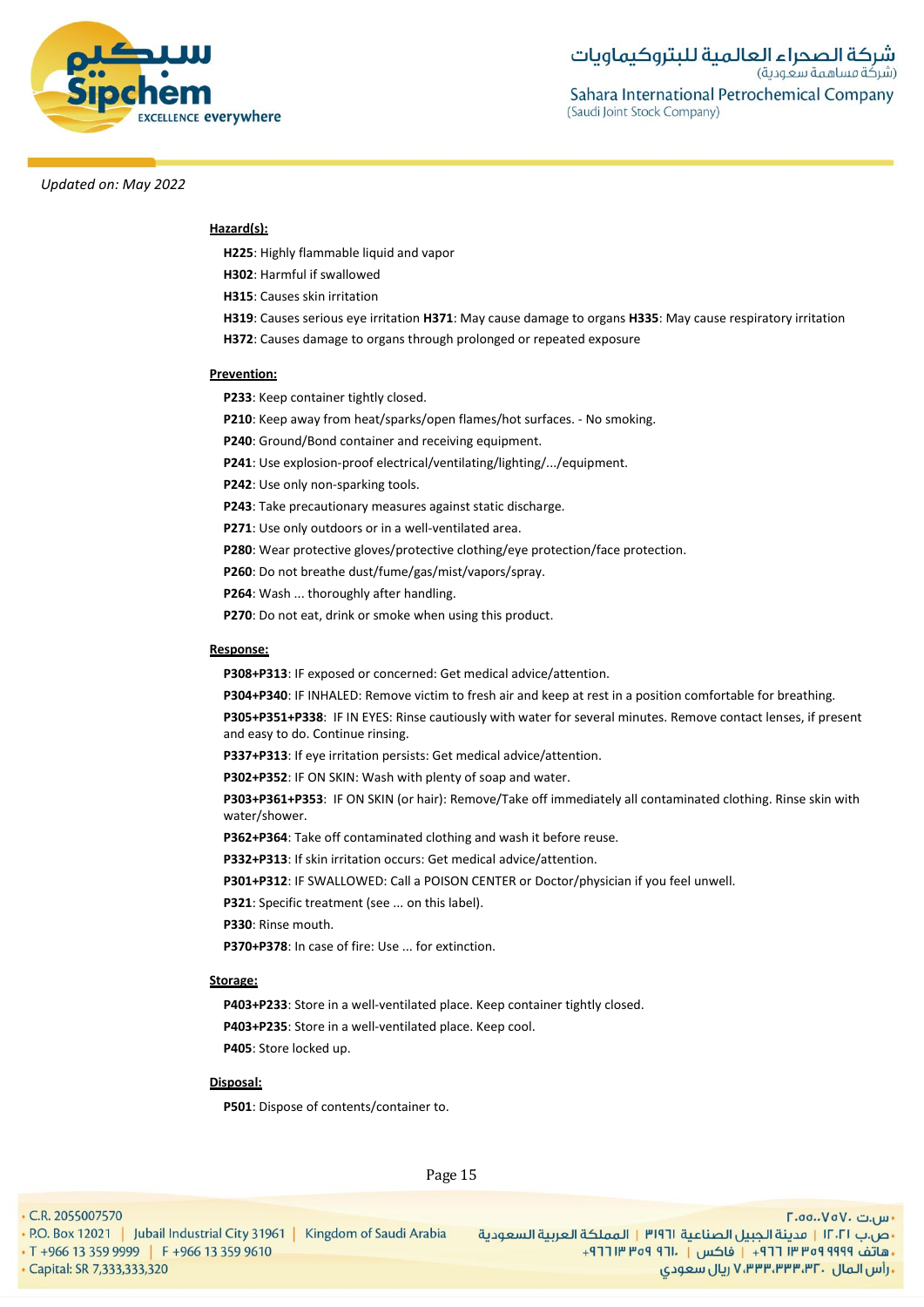

**Symbol(s):**



**Signal Word:** Danger

#### **Hazard(s):**

**H225**: Highly flammable liquid and vapor

#### **Prevention:**

**P233**: Keep container tightly closed.

**P210**: Keep away from heat/sparks/open flames/hot surfaces. - No smoking.

**P240**: Ground/Bond container and receiving equipment.

- **P241**: Use explosion-proof electrical/ventilating/lighting/.../equipment.
- **P242**: Use only non-sparking tools.
- **P243**: Take precautionary measures against static discharge.
- **P280**: Wear protective gloves/protective clothing/eye protection/face protection.

#### **Response:**

**P303+P361+P353**: IF ON SKIN (or hair): Remove/Take off immediately all contaminated clothing. Rinse skin with water/shower.

**P370+P378**: In case of fire: Use ... for extinction.

#### **Storage:**

**P403+P235**: Store in a well-ventilated place. Keep cool.

#### **Disposal:**

**P501**: Dispose of contents/container to...

#### **New Zealand GHS Classifications**

Classifications below according to the Environmental Risk Management Authority's (ERMA) Hazardous Substances and New Organisms (HSNO) Act, as amended.

### **TETRAHYDROFURAN (109-99-9)**

| Approval: HSR001224                   |             |                                                                                                         |
|---------------------------------------|-------------|---------------------------------------------------------------------------------------------------------|
| Flammable liquids -                   | Category 2  | H225 Highly flammable liquid and vapor.                                                                 |
| Acute toxicity - Oral -               | Category 4  | H302 Harmful if swallowed. Skin corrosion/irritation -                                                  |
|                                       | Category 2  | <b>H315</b> Causes skin irritation.                                                                     |
| Serious eye damage/eye Irritation -   | Category 2A | H319 Causes serious eye irritation.                                                                     |
| Carcinogenicity -                     | Category 2  | H351 Suspected of causing cancer.                                                                       |
| Specific target organ toxicity;       |             |                                                                                                         |
| Repeated exposure - Inhalation -      | Category 2  | <b>H373</b> May cause damage to respiratory tract<br>through prolonged or repeated exposure if inhaled. |
| Terrestrial Vertebrate Eco toxicity - | Category 3  | <b>H433</b> Harmful to terrestrial vertebrates.                                                         |

Page 16

• C.R. 2055007570

- س.ت ۷۵۷۰، ۲.۵۵.۰۷۵ - ص.ب IT، 1 | مدينة الجبيل الصناعية 1191 | المملكة العربية السعودية | P.O. Box 12021 | Jubail Industrial City 31961 | Kingdom of Saudi Arabia<br>- هاتف 1999 Pred 117 + | فاكس | .111 Pred 11 +966 13 359 9610 | . T +966 13 359 **, رأس المال ۷٬۳۳۳٬۳۳۰٬۳۲۰ ریال سعودی** 

· Capital: SR 7,333,333,320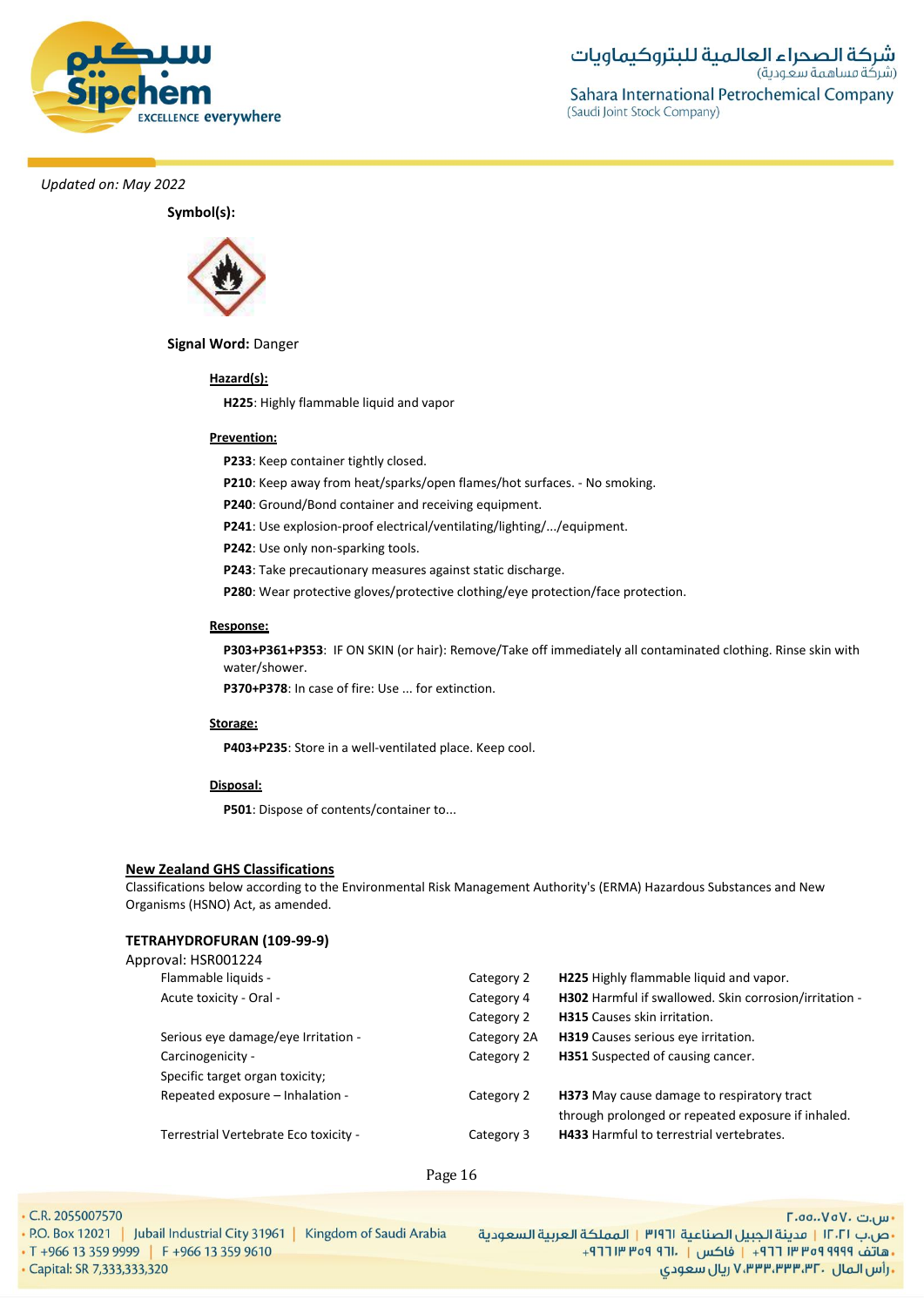

#### **New Zealand GHS Labeling Information**

Labeling information below according to classifications published by New Zealand's Environmental Risk Management Authority's (ERMA) Hazardous Substances and New Organisms (HSNO) Act, as amended.

#### **TETRAHYDROFURAN (109-99-9)**

**Symbol(s):**



#### **Signal Word:** Danger

#### **Hazard(s):**

**H225**: Highly flammable liquid and vapor

- **H302**: Harmful if swallowed
- **H315**: Causes skin irritation
- **H319**: Causes serious eye irritation
- **H351**: Suspected of causing cancer
- **H373**: May cause damage to organs through prolonged or repeated exposure
- **H433**: Harmful to terrestrial vertebrates

#### **Prevention:**

- **P233**: Keep container tightly closed.
- **P210**: Keep away from heat/sparks/open flames/hot surfaces. No smoking.
- **P240**: Ground/Bond container and receiving equipment.
- **P241**: Use explosion-proof electrical/ventilating/lighting/.../equipment.
- **P242**: Use only non-sparking tools.
- **P243**: Take precautionary measures against static discharge.
- **P280**: Wear protective gloves/protective clothing/eye protection/face protection.
- **P260**: Do not breathe dust/fume/gas/mist/vapors/spray.
- **P264**: Wash ... thoroughly after handling.
- **P201**: Obtain special instructions before use.
- **P202**: Do not handle until all safety precautions have been read and understood.
- **P270**: Do not eat, drink or smoke when using this product.

#### **Response:**

**P308+P313**: IF exposed or concerned: Get medical advice/attention.

**P305+P351+P338**: IF IN EYES: Rinse cautiously with water for several minutes. Remove contact lenses, if present and easy to do. Continue rinsing.

**P337+P313**: If eye irritation persists: Get medical advice/attention.

**P302+P352**: IF ON SKIN: Wash with plenty of soap and water.

**P303+P361+P353**: IF ON SKIN (or hair): Remove/Take off immediately all contaminated clothing. Rinse skin with water/shower.

Page 17

• C.R. 2055007570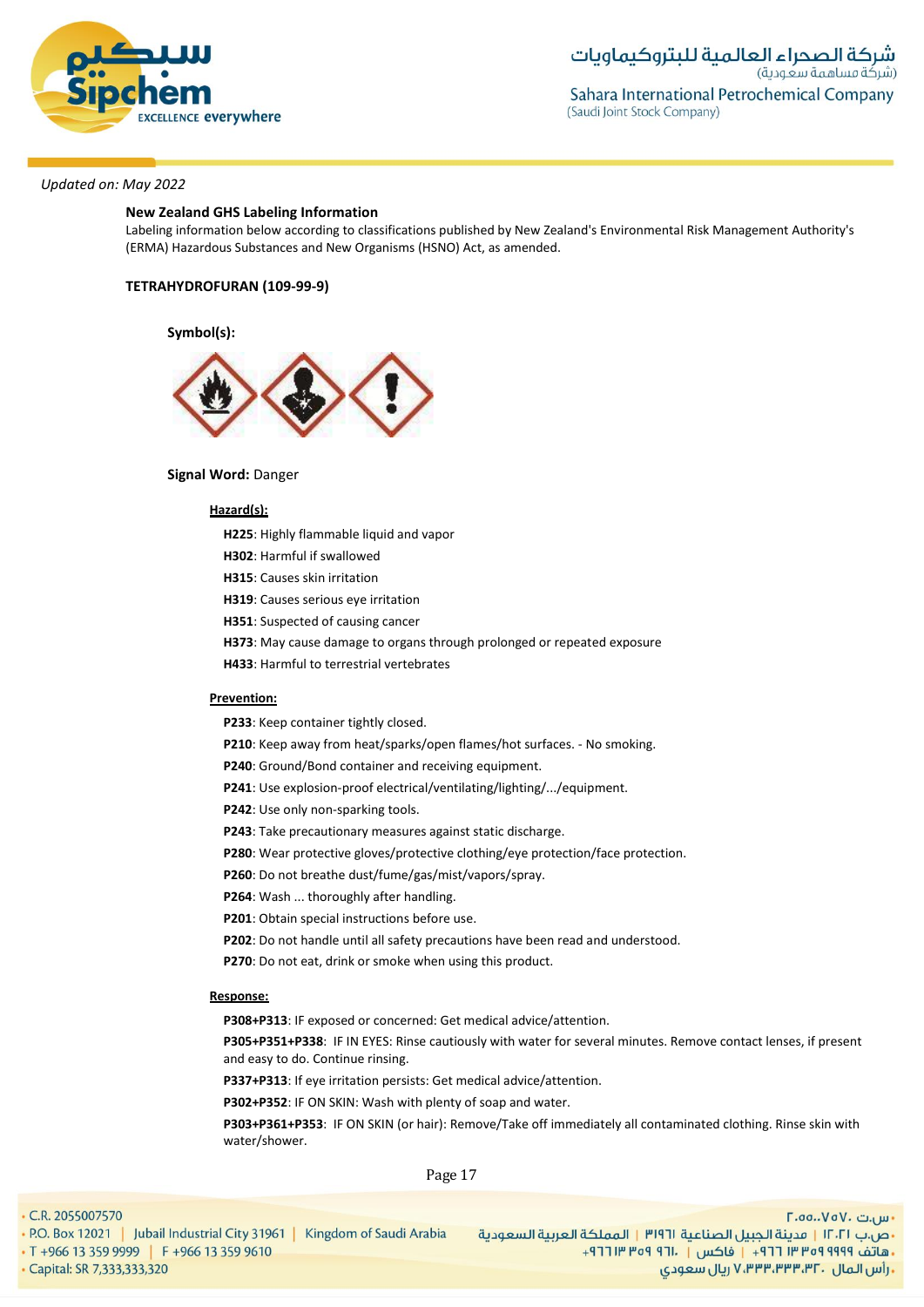

**P362+P364**: Take off contaminated clothing and wash it before reuse.

- **P332+P313**: If skin irritation occurs: Get medical advice/attention.
- **P301+P312**: IF SWALLOWED: Call a POISON CENTER o r doctor/physician if you feel unwell.

**P321**: Specific treatment (see ... on this label).

**P330**: Rinse mouth.

**P370+P378**: In case of fire: Use ... for extinction.

### **Storage:**

**P403+P235**: Store in a well-ventilated place. Keep cool. **P405**: Store locked up.

#### **Disposal:**

**P501**: Dispose of contents/container to...

#### **Taiwan GHS Classifications**

Information below presented according to Taiwan's Bureau of Standards, Metrology and Inspection (BSMI) of the Ministry of Economic Affairs. This agency has published a series of standards (CNS 15030 1-27 Chemical Classification and Labeling) which provide guidance on classification and labeling of chemicals according to GHS.

#### **TETRAHYDROFURAN (109-99-9)**

| iwan:                               |             |                                                |
|-------------------------------------|-------------|------------------------------------------------|
| Flammable liquids -                 | Category 2  | <b>H225</b> Highly flammable liquid and vapor. |
| Acute toxicity - Oral -             | Category 4  | <b>H302</b> Harmful if swallowed.              |
| Skin corrosion/irritation -         | Category 2  | <b>H315</b> Causes skin irritation.            |
| Serious eye damage/eye Irritation - | Category 2A | <b>H319</b> Causes serious eye irritation.     |

#### **Taiwan GHS Labeling Information**

**Taiwan:**

Labeling information below according to classifications published by Taiwan's Bureau of Standards, Metrology and Inspection (BSMI) of the Ministry of Economic Affairs. This agency has published a series of standards (CNS 15030 1-27 Chemical Classification and Labeling) which provide guidance on classification and labeling of chemicals according to GHS.

#### **TETRAHYDROFURAN (109-99-9)**

#### **Symbol(s):**



**Signal Word:** Danger

**Hazard(s):**

**H225**: Highly flammable liquid and vapor **H302**: Harmful if swallowed **H315**: Causes skin irritation **H319**: Causes serious eye irritation

Page 18

• C.R. 2055007570

· Capital: SR 7,333,333,320

. س.ت ۷۵۷۰، ۲.۵۵.۰۷ - ص.ب IT، السعردية الجبيل الصناعية 1911 | المملكة العربية السعودية | 1961 P.O. Box 12021 | Jubail Industrial City 31961 | Kingdom of Saudi Arabia<br>- هاتف 1919 Pre 13 359 9999 | F +966 13 359 9610 . و 1964 T +966 13 359 961 **, رأس المال ۷٬۳۳۳٬۳۳۰٬۳۲۰ ریال سعودی**